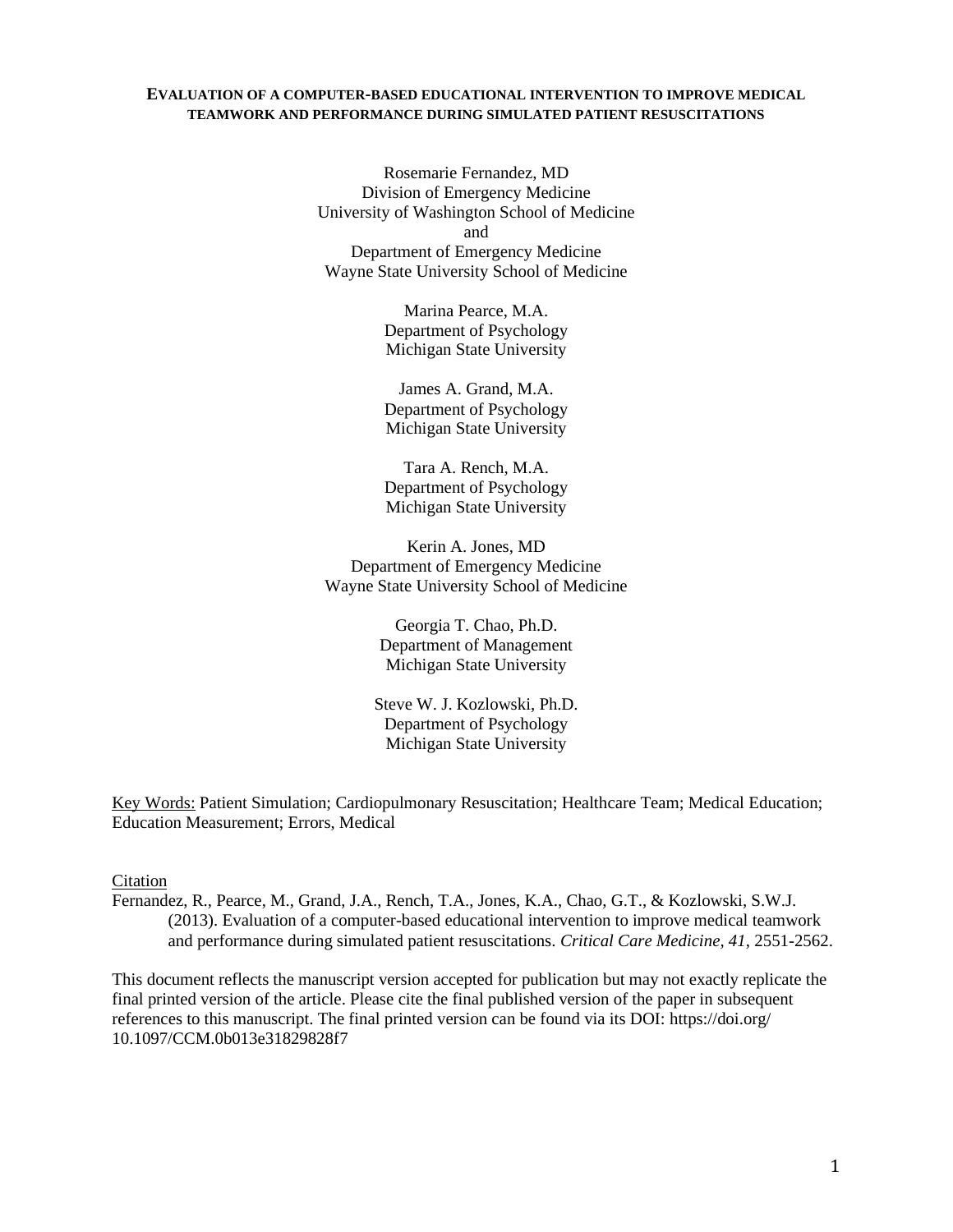#### **Abstract**

**Objective:** To determine the impact of a low-resource-demand, easily disseminated computer-based teamwork process training intervention on teamwork behaviors and patient care performance in code teams.

**Design:** A randomized comparison trial of computer-based teamwork training versus placebo training was conducted from August 2010 through March 2011.

**Setting and Participants:** Participants (N=231) were fourth-year medical students and first, second, and third-year emergency medicine residents at Wayne State University. Each participant was assigned to a team of 4-6 members ( $N_{\text{teams}}$ =45).

**Interventions:** Teams were randomly assigned to receive either a 25-minute evidence-based computerbased training module targeting appropriate resuscitation teamwork behaviors or a placebo training module.

**Measurements:** Teamwork behaviors and patient care behaviors were video recorded during highfidelity simulated patient resuscitations and coded by trained raters blinded to condition assignment and study hypotheses. Teamwork behavior items (e.g., "Chest X-ray findings communicated to team"; "team member assists with intubation preparation" were standardized before combining to create overall teamwork scores. Similarly, patient care items ("Chest X-ray correctly interpreted"; "Time to start of compressions" were standardized before combining to create overall patient care scores. Subject matter expert reviews and pilot testing of scenario content, teamwork items, and patient care items provided evidence of content validity.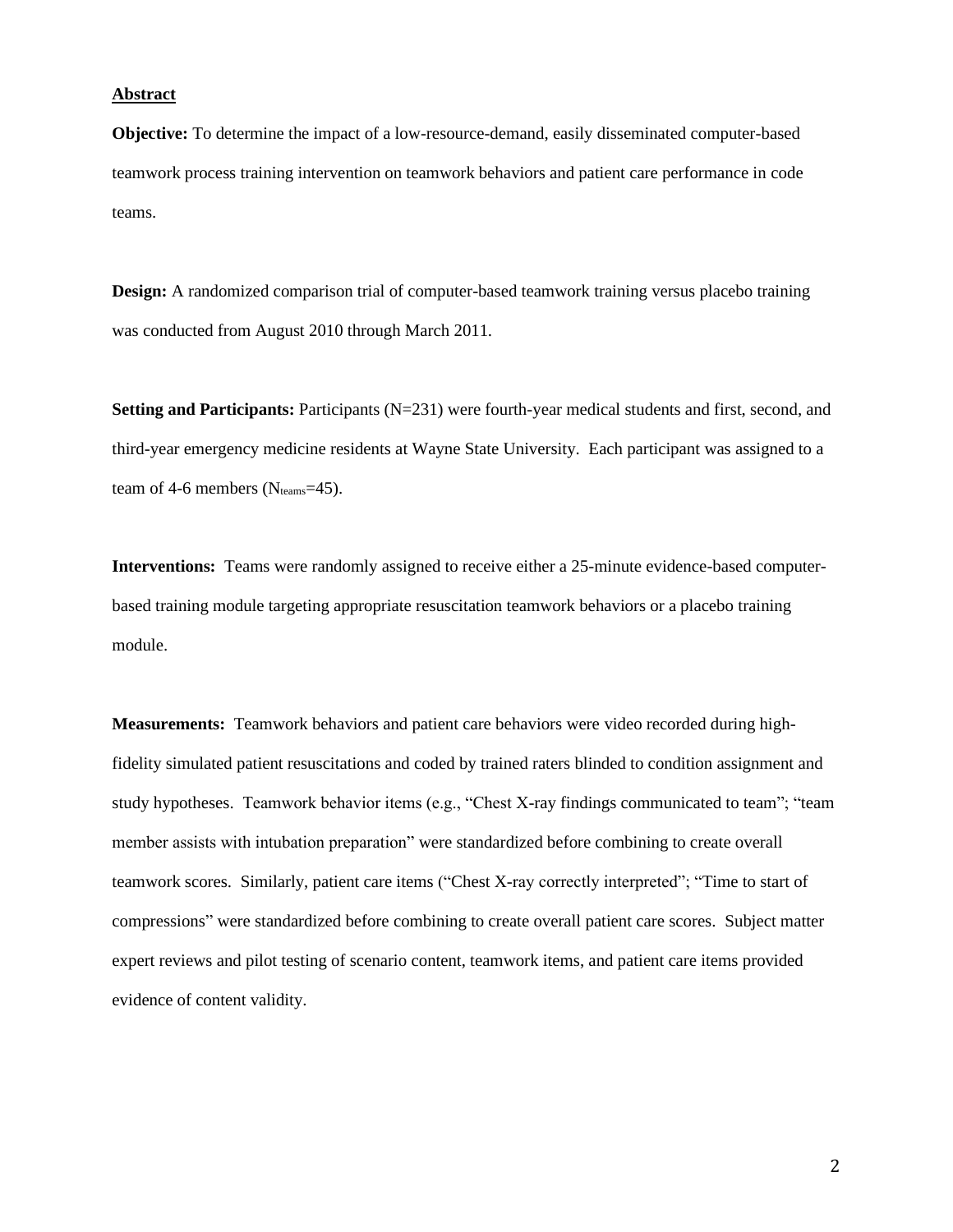**Main Results:** When controlling for team members' medically-relevant experience, teams in the training condition evidenced better teamwork  $(F(1,42) = 4.81, p < .05; \eta^2_p = 10\%)$  and patient care  $(F(1,42) =$ 4.66,  $p < .05$ ,  $\eta^2$ <sub>p</sub> = 10%) than did teams in the placebo condition.

**Conclusions:** Computer-based team training positively impacts teamwork and patient care during simulated patient resuscitations. This low-resource team training intervention may help to address the dissemination and sustainability issues associated with larger, more costly team training programs.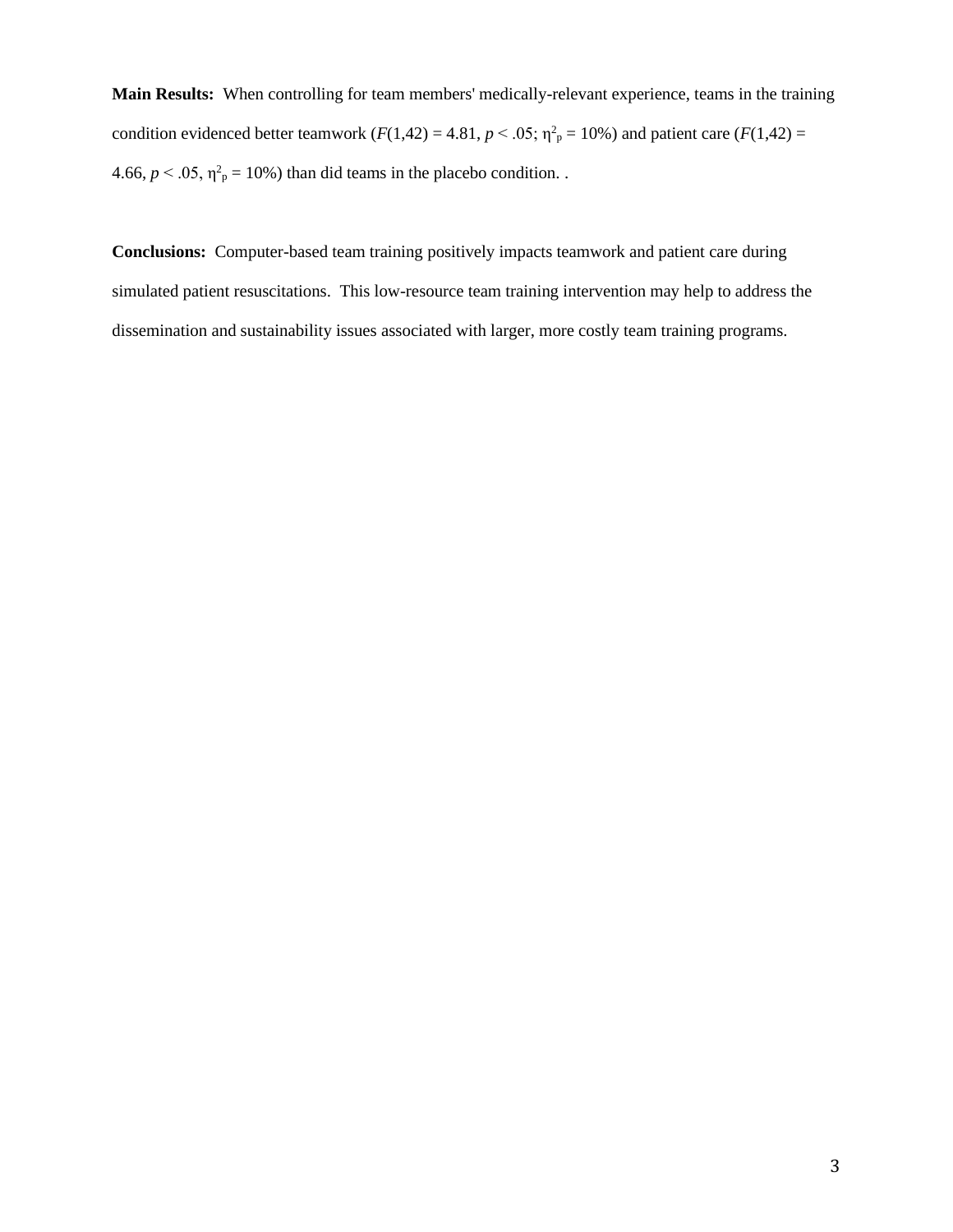## **Introduction**

Communication breakdown and teamwork failures have been directly linked with medical error and adverse patient events.[\(1-3\)](#page-16-0) As a result, multiple efforts have been made to improve the performance of interdisciplinary healthcare teams.[\(4\)](#page-16-1) Code teams function in complex, dynamic and time-pressured working conditions.[\(5-8\)](#page-16-2) These characteristics present challenges to teams, thus threatening their ability to effectively communicate, coordinate, and recognize threats to patient safety.[\(9-11\)](#page-16-3)

Recent educational efforts to improve healthcare team effectiveness have focused on team training. [\(12\)](#page-16-4) While some of these efforts have demonstrated promising results, feasibility issues limit their implementation.[\(13,](#page-16-5) [14\)](#page-16-6) Team training programs such as Team Strategies and Tools to Enhance Performance and Patient Safety (TeamSTEPPS) and Anesthesia Crisis Resource Management are resource-intensive, requiring significant organizational investment to properly maintain.[\(15,](#page-16-7) [16\)](#page-16-8) An easily implemented, low-resource-demand team training program could be utilized by institutions unable to support more resource-intensive efforts. Moreover, such training could be implemented as part of a refresher training program aimed toward minimizing skill decay.

A recent report in *Critical Care Medicine* comments on the importance of effective teamwork to patient safety.[\(17\)](#page-16-9) However, the same article notes a relative lack of high-quality research evaluating the efficacy of team training interventions. Similarly, the general healthcare literature has called for research demonstrating team training effectiveness using robust evaluation techniques.[\(14,](#page-16-6) [18\)](#page-16-10) Assessing the impact of team training on team performance requires precise and reliable measures for team processes (i.e., team interactions such as coordination and back-up behavior) and patient care (i.e., error reduction, evidence-based patient care, or adherence to standard treatment guidelines.)[\(19\)](#page-16-11) Using appropriate measurements is critical to understanding not only what happened in terms of patient care outcomes, but also why and how in terms of teamwork process behaviors. However, accurately capturing both teamwork process and patient outcome data in a real-world environment can present significant challenges. Methodologically sound, high-fidelity human patient simulations provide an assessment platform that is both realistic and scientifically valid, i.e., systematic, reliable, and replicable.[\(20,](#page-16-12) [21\)](#page-16-13) The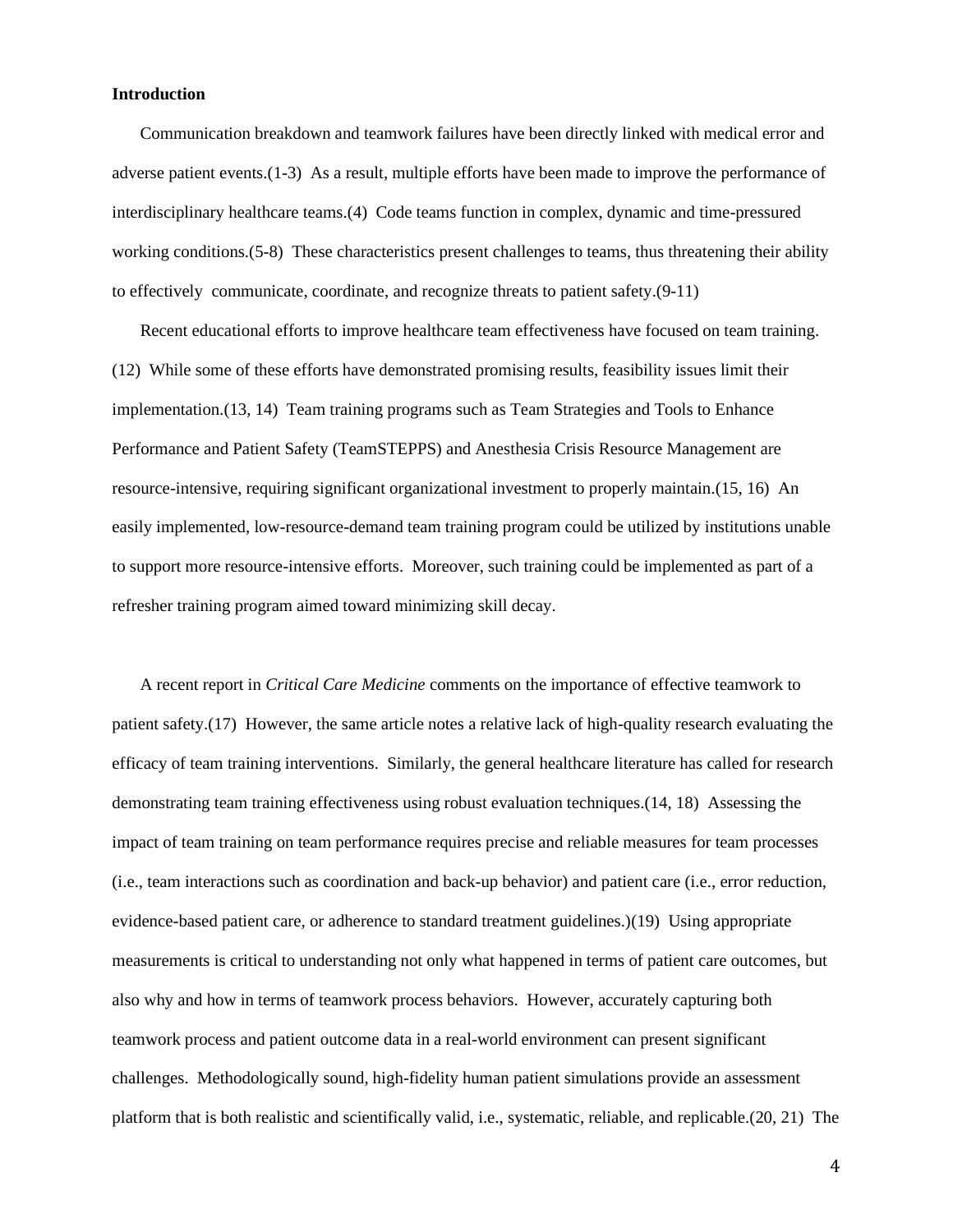use of simulation offers the ability to diagnose performance and link ineffectual teamwork with specific team characteristics and skill deficiencies.[\(22,](#page-16-14) [23\)](#page-16-15) Simulation-based assessment therefore provides a necessary first step to determining the impact of an intervention on overall patient outcomes.[\(24\)](#page-16-16)

The goal of this study was to evaluate the efficacy of a computer-based teamwork process training (cTPT) intervention on medical emergency teamwork and patient care performance during simulated patient resuscitations. Computer-based training is frequently utilized in healthcare education due to its ease of distribution, ability to track learner activity, low cost, and standardized content.[\(25\)](#page-17-0) Accordingly, it is a valuable solution when high-volume, easily disseminated training is required. We hypothesized that teams receiving cTPT would exhibit a greater number of appropriate teamwork and patient care behaviors as compared with teams receiving placebo training.

In a meta-analysis of teamwork training research across various industries, Salas and colleagues (2009) evidenced effect sizes of 12-19%.[\(26\)](#page-17-1) These percentages represent the amount of team performance attributable to training. Teamwork training initiatives in simulation-based studies have demonstrated similar, and sometimes even larger, effect sizes. For example, Jankouskas and colleagues evaluated a 3-hour simulation-based crisis resource management training and found that training accounted for 13-35% of team performance outcomes.[\(27\)](#page-17-2) The present research aims to determine if similar benefits for team performance can be achieved through a relatively low-resource training tool.

#### **Materials and Methods**

#### Study Design

This study used a randomized comparison design to evaluate the efficacy of cTPT on medical resuscitation teamwork and patient care during simulated patient resuscitations (Figure 1). Approval for this study was obtained from the Wayne State University (WSU) and Michigan State University institutional review boards.

#### Participants and Setting

Study participants (N=231) were enrolled from a class of fourth year medical students and first, second, and third year emergency medicine residents at WSU from August 2010-March 2011. Eligible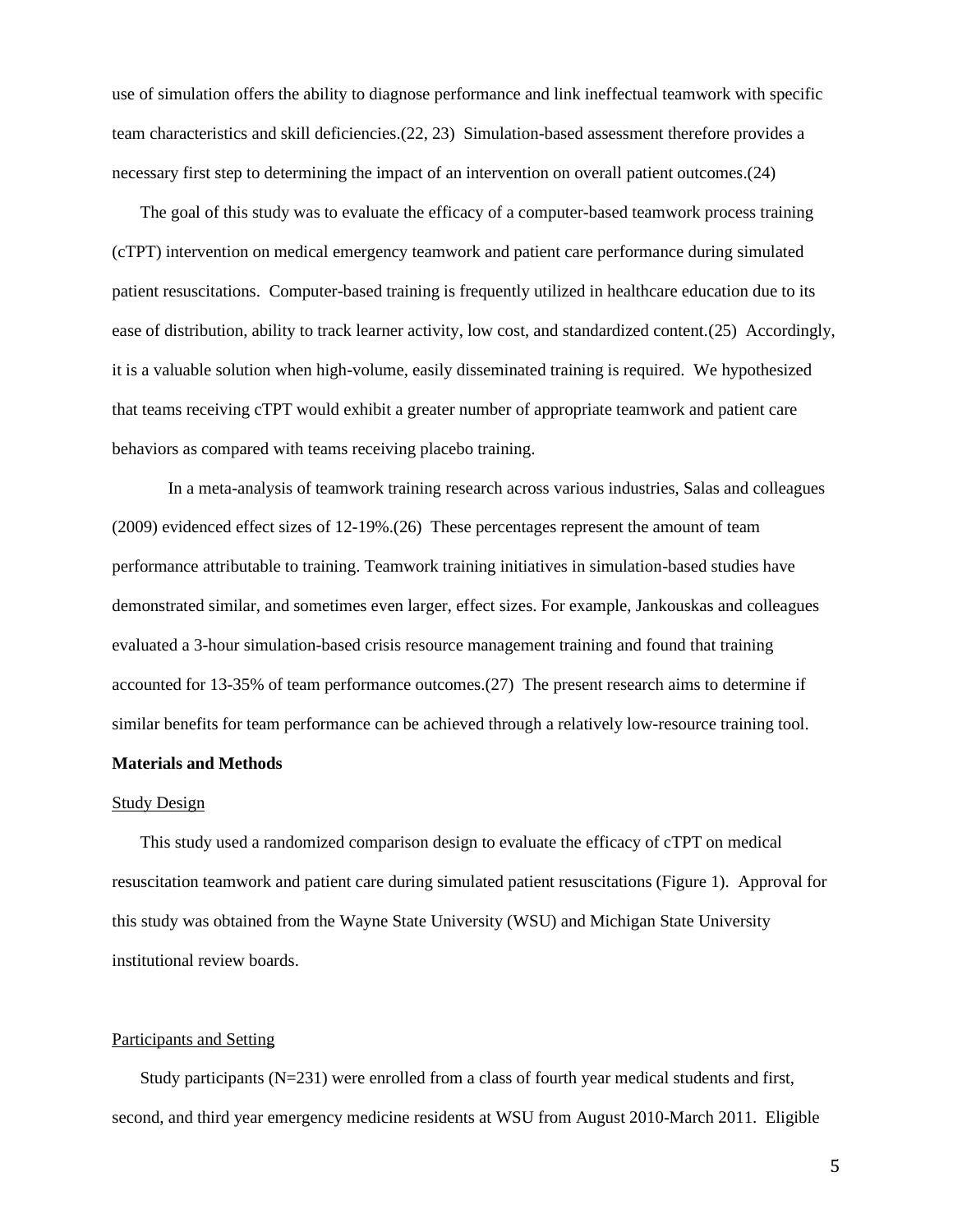participants provided written informed consent and signed an agreement to maintain confidentiality of all study-related activities. Individuals unable to attend the entire simulation were excluded from the study. Both training and simulated cases were conducted in the WSU-Kado Clinical Skills Center simulation suite. Coding of teamwork behaviors was conducted at Michigan State University. Coding of patient care behaviors was done independently at WSU.

### Study Protocol

Participants were scheduled to participate during their emergency medicine clerkship rotation (students) or during their weekly education conference (residents). Consenting participants that met inclusion criteria were assigned to teams of 4-6 members based on schedule availability ( $N_{\text{teams}} = 45$ ). Assignments were reviewed to ensure that no more than 2 members of each team had worked together in prior simulations.[\(28\)](#page-17-3) Participants completed a questionnaire that captured demographic information, clinical experience, and past simulation experience. Teams were randomized using computer software (www.randomizer.net) to receive either the cTPT intervention or placebo training. Both trainings were delivered via audio-narrated, automatic computer slide presentations lasting 25 minutes. Participants viewed the presentations individually at workstations equipped with headphones. Next, teams performed a single practice simulation that permitted exposure to the simulation environment. Each team then completed a second simulation that served as the training assessment. Instructor-led training and debriefing was withheld until the participants completed both scenarios. The content of the two simulation scenarios differed (cardiac arrest versus hemorrhagic shock); each one involved a patient with different symptoms and required different treatment protocols, but both necessitated resuscitation. Scenario order was counter-balanced across teams to ensure the effects of the cTPT would generalize across different clinical content.[\(29\)](#page-17-4) Both simulations employed a confederate nurse actor to execute nursing tasks and deliver scripted prompts built into the scenarios. The confederate was blind to condition assignment. Participants were proctored at all times to prevent team member interaction outside of the simulations. Video recordings of the simulations were later coded for teamwork process and patient care behaviors as described below.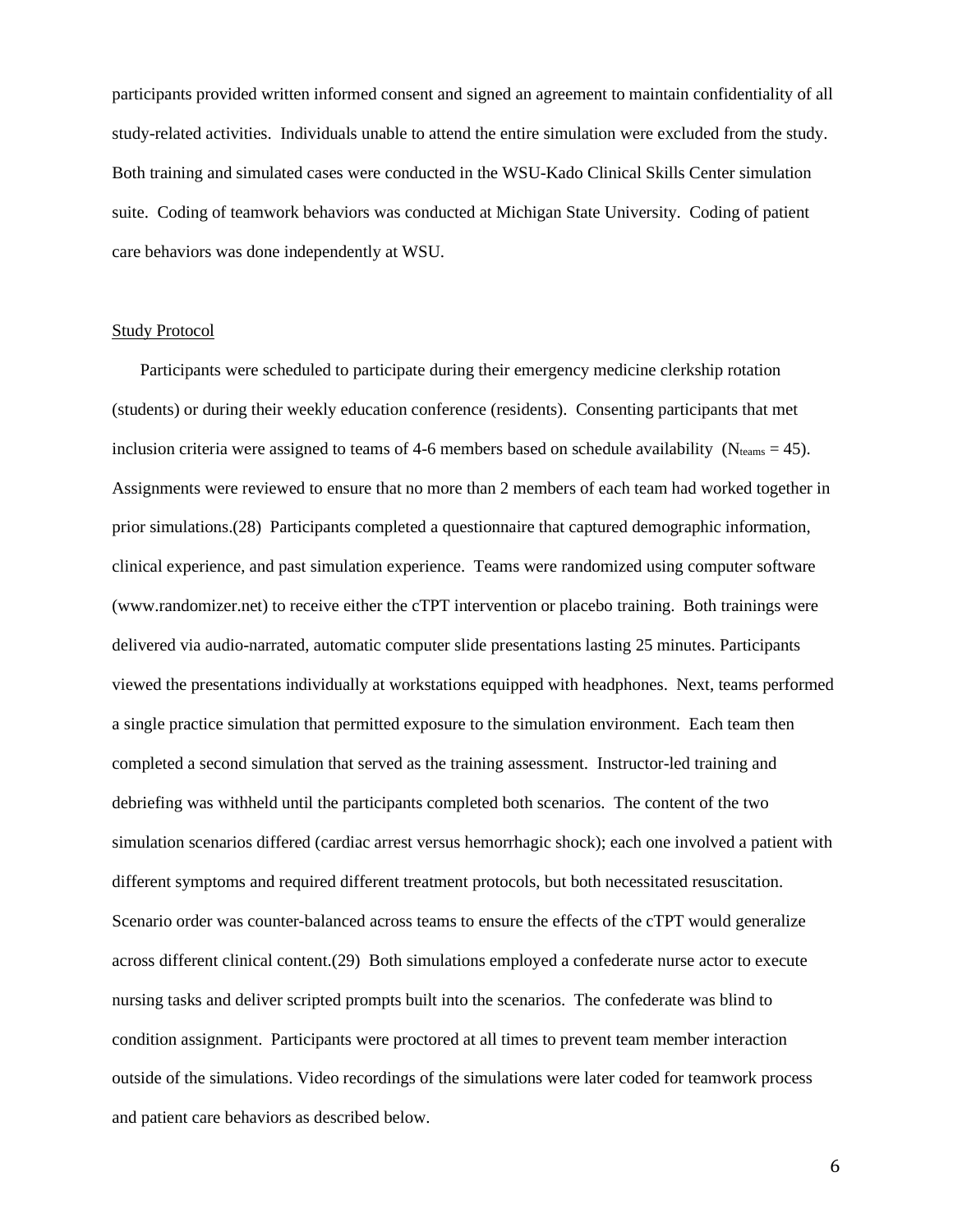#### *Teamwork Training*

The objectives of the cTPT intervention were to improve (1) declarative knowledge of healthcare teams and critical teamwork behaviors, (2) understanding of why effective teamwork is important to patient safety, and (3) implementation of teamwork behaviors during code team events. A three-step instructional design process was employed to develop the training intervention.[\(30\)](#page-17-5) This approach is grounded in team training theory and utilizes principles of social learning theory to provide both declarative knowledge and implementation examples and teach the knowledge, skills, and attitudes necessary to support teamwork in medical resuscitation teams.[\(31\)](#page-17-6)

In Step 1, we analyzed code team structure, teamwork behaviors, and tasks to inform training content. Prior work by team science and medical experts provided a model of team effectiveness and a taxonomy of teamwork process behaviors for use in code teams .[\(32,](#page-17-7) [33\)](#page-17-8) From this taxonomy, teamwork domains critical to code team effectiveness were identified and incorporated into the team training session. Content and examples are outlined in Table 1.

In Step 2, we created content to deliver information about teamwork behaviors that could be delivered in a low-resource training platform. A PowerPoint<sup>®</sup>-based format was chosen as it could be easily disseminated, would not demand specialized equipment or personnel, and could be modified as needed. Training content included clinical examples specific to code teams that demonstrated effective implementation of teamwork behaviors. The examples did not provide participants with information regarding situations or tasks they would encounter during the simulation-based assessments.

In Step 3 we constructed the training intervention and piloted it within a group of expert healthcare providers to ensure usability, clinical relevance, and accuracy of information. Specifically, board certified emergency medicine and critical care physicians previewed the PowerPoint presentation. After viewing the presentation, experts were queried by the investigators (RF, KJ) with regard to the overall content, applicability of clinical examples, pace and clarity of presentation, and length of training. Minor adjustments were made based on responses prior to enrolling subjects.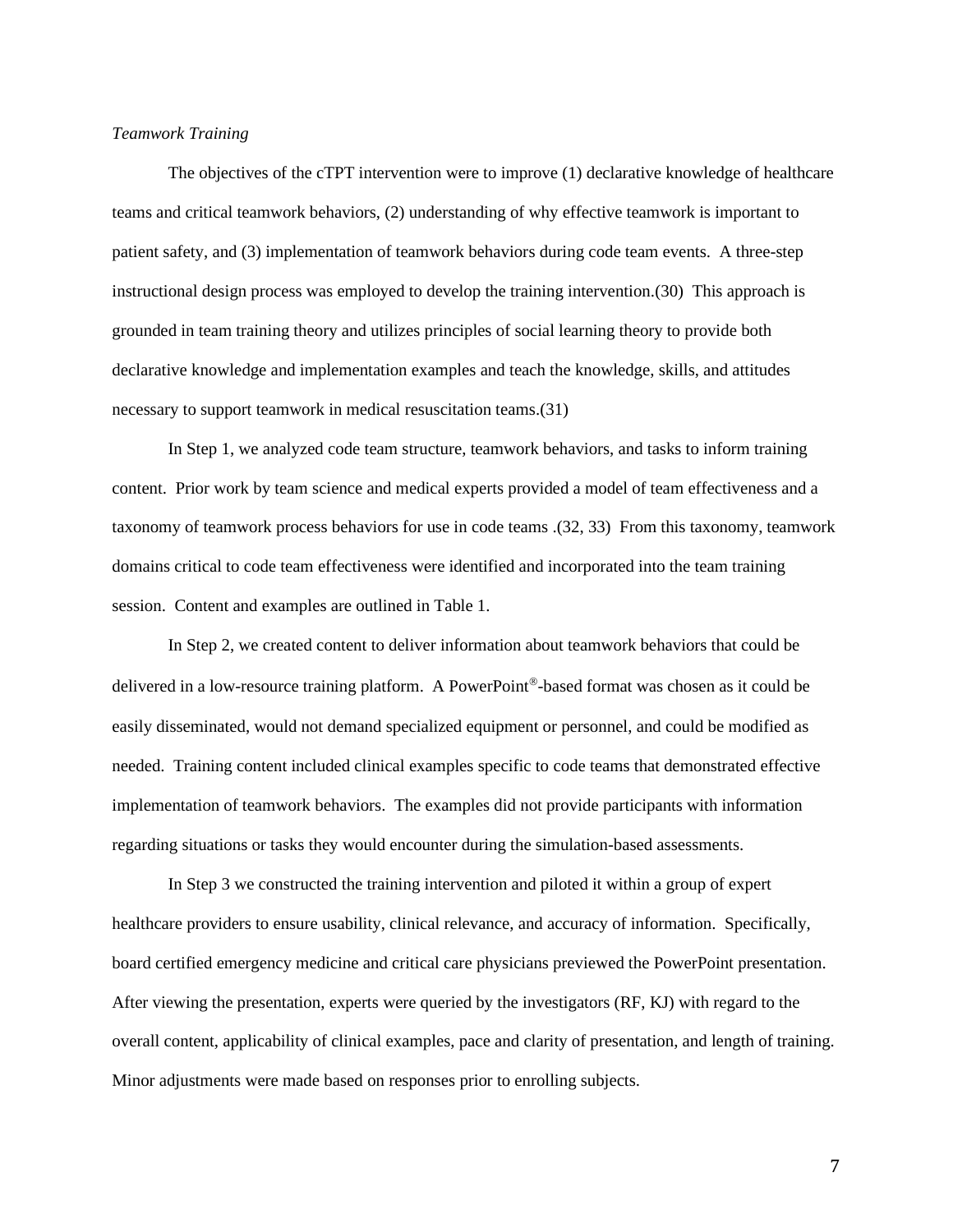## *Placebo Training*

Placebo training provided general information about different types of teams in a healthcare context and the role of simulation in healthcare training. A clinical example illustrating the importance of teams to patient safety was incorporated to keep the design as similar as possible to the intervention training. Neither specific teamwork behaviors nor their implementation were discussed. The format and overall length of the placebo training was identical to the cTPT intervention.

## Outcome Measures

Two resuscitation simulations [cardiac arrest and hemorrhagic shock] were constructed using eventbased scenario development techniques.[\(34-36\)](#page-17-9) Final scenarios (clinical content, behavioral triggers, timing, expected responses) were content-validated by resuscitation experts (N=11) and piloted using code teams consisting of emergency medicine attending physicians, critical care fellows, residents, and students (N=10). Independent teamwork process and patient care behavioral checklist measures were developed for each scenario using evidence-based guidelines (Table 2).[\(24,](#page-16-16) [37\)](#page-17-10) Time to completion, presence or absence of a behavior, and the number of behaviors occurring simultaneously are examples of outcome measure formats. These measures were content-validated by teamwork  $(N=17)$  and clinical  $(N=10)$  subject matter experts external to the research team and primary institution.[\(38\)](#page-17-11) Because the coding format of some measures differed from others (e.g., whether or not a behavior occurred versus the time to completion of an activity), data for each item were first standardized (i.e., converted to z-scores) before combining across all items to create overall teamwork and patient care scores. A team's overall teamwork score was the average of all teamwork behavior items, each item equally weighted. A team's overall patient care score was the weighted average of all patient care behavior items. Weighting was recommended by subject matter experts during the content-validation process (Table 4). Weights reflect the relative importance of each patient care behavior and were formally solicited from subject matter experts outside the research team.

### Data Coding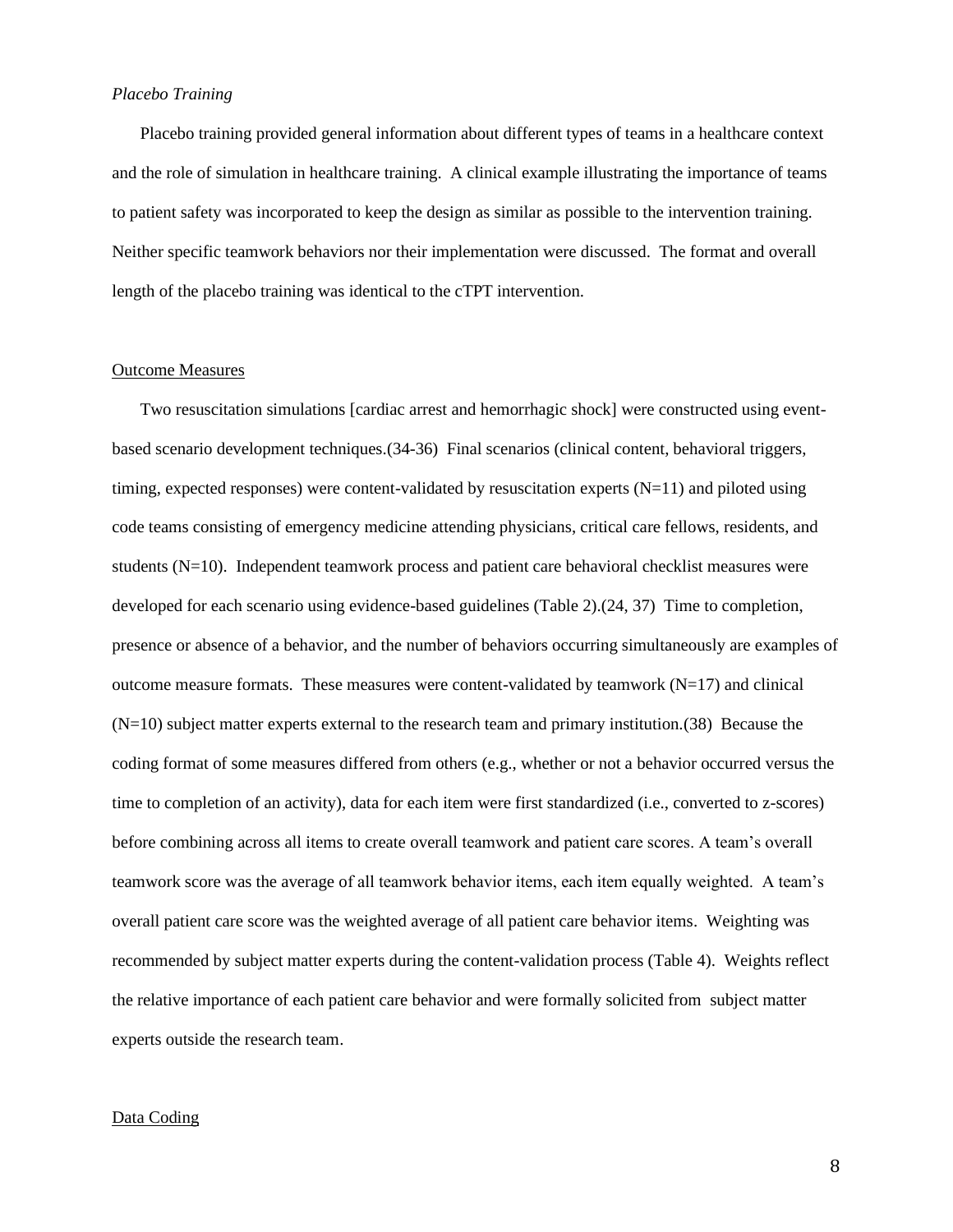This study used a data coding strategy following evidence-based practices as previously described.[\(39,](#page-17-12) [40\)](#page-17-13) Coders were blinded to condition assignments and study hypotheses. Two psychology research assistants coded videos for teamwork behaviors; two emergency medicine physicians coded videos for patient care behaviors. Inter-rater reliability for raters coding each class of behaviors met research standards. For teamwork behaviors, the average Cohen's kappa = .66 ( $SD = .09$ ) for categorical items and the average correlation  $= .95$  (SD  $= .12$ ) for continuous items. For patient care behaviors, the average Cohen's kappa = .97 (SD = .04) for categorical items and the average correlation = .94 (SD = .09) for continuous items.

### Data Analysis

An experience composite variable was created for each participant using five indicators of medical skills: level of education; age; and the number of resuscitations witnessed, participated in, or led. Since randomization occurred at the team, not the participant, level, it was necessary to control for member experience as it is an established predictor of effectiveness.(ref) We first standardized each variable and conducted a principal components analysis to determine whether the five indicators loaded on the same underlying factor (i.e., experience). A one-factor solution was found, accounting for 79.27% of the variance with all indicators loading above .81. These results support the use of an averaged composite variable composed of these five indicators to represent experience.

Analyses of covariance (ANCOVA) were used to (1) establish that the particular scenario used for assessment did not have an influence on training outcomes (i.e., a precondition for assessing training effects) and (2) assess the effect of the training intervention on teamwork behaviors and patient care performance (primary analyses). In the first analysis, the independent variable was the scenario used for assessment (cardiac arrest versus hemorrhagic shock). In the second analysis, the independent variable was intervention condition (cTPT versus placebo training). The experience composite was included as a covariate to control for the effects of experience on teamwork processes and training outcomes. Statistical analyses were performed using IBM SPSS Statistics version 19. Assumptions for ANCOVA analyses were met.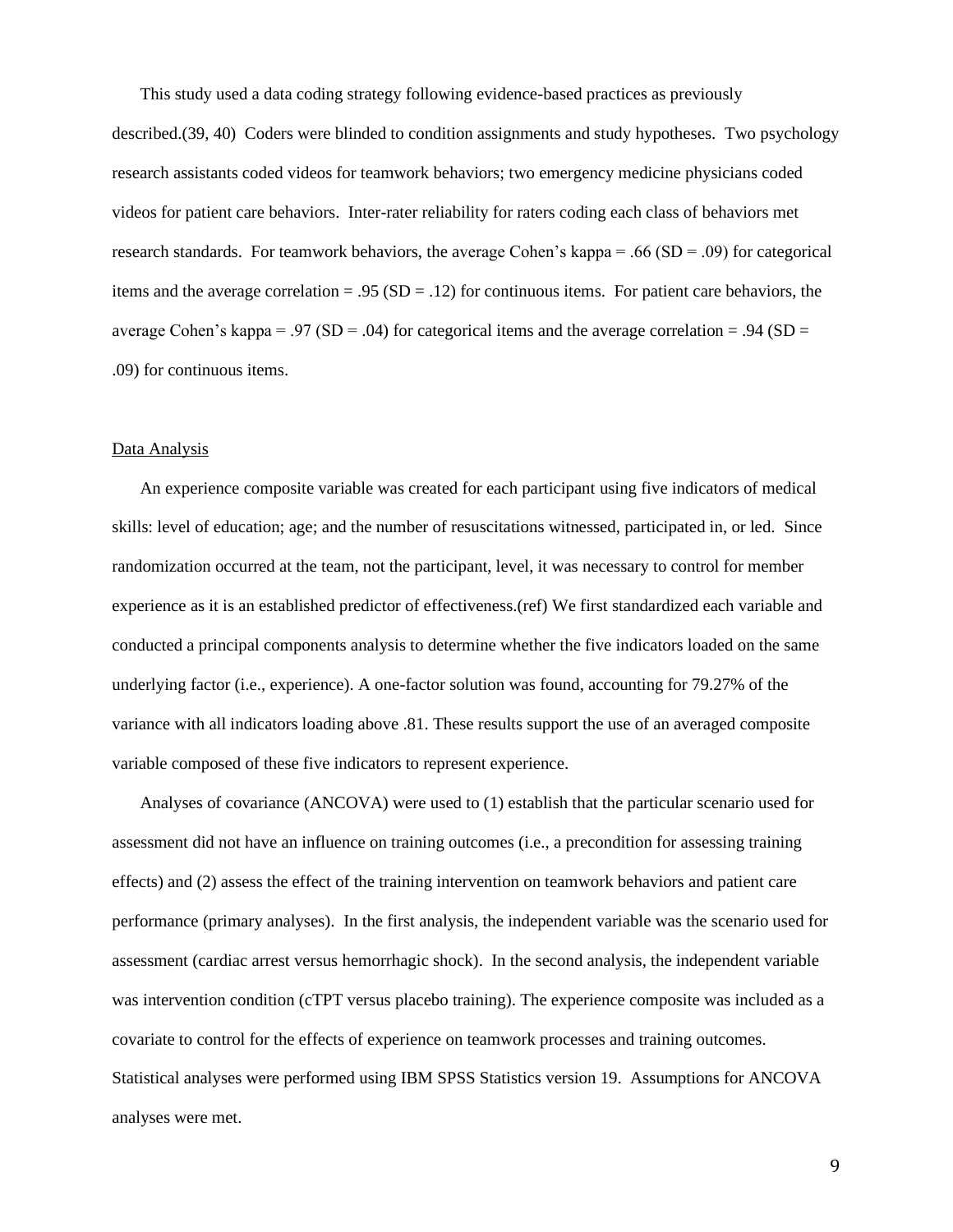#### **Results**

Participant information is shown in Figure 1. Excluding individuals who did not consent (26) and those with scheduling conflicts (20), a total of 231 individuals were randomly assigned to either the team training ( $N_{\text{team}}$ = 23) or placebo training ( $N_{\text{team}}$  = 22) condition. As shown in Table 3, the cTPT and placebo groups were similar with respect to demographics, simulation exposure, and overall experience.

The first ANCOVA examined whether the scenario used during assessment affected teamwork behavior or patient care outcomes. Determining that there was no effect for the scenario used was a precondition for evaluating cTPT effects. The scenario used for assessment was treated as a grouping variable with the experience composite included as a covariate. As expected, after controlling for experience, there were no significant effects of scenario on teamwork behavior,  $F(1,40) = 0.06$ ,  $p =$ ns, or patient care,  $F(1, 40) = 0.07$ ,  $p =$ ns. Scenario also did not interact with cTPT to influence teamwork behavior,  $F(1,40) = 0.02$ ,  $p =$ ns, or patient care,  $F(1,40) = 1.70$ ,  $p =$ ns. These findings established that the scenario used during assessment did not affect the outcomes, providing support for the potential generalizability of our training across two contexts (both involving resuscitation scenarios).

#### *Teamwork Behaviors*

ANCOVA was used to evaluate the effects of cTPT on teamwork behaviors. The experience composite was treated as a covariate, training condition (cTPT versus placebo) was the independent variable, and teamwork was the dependent variable. The experience covariate was significantly related to teamwork,  $F(1,42) = 8.14$ ,  $p < .01$ , indicating that those teams whose members had greater experience tended to engage in more teamwork behaviors, hence, the need to control for its effects. With experience controlled, the effect of training condition on teamwork behavior was significant,  $F(1,42) = 4.81$ ,  $p < .05$ ), indicating that teams receiving the cTPT intervention engaged in a greater number of appropriate teamwork behaviors during the simulation than teams receiving placebo training (Figure 2a). The strength of this relationship was moderate, as assessed by  $\eta^2$ <sub>p</sub>, with training accounting for 10% of the variance in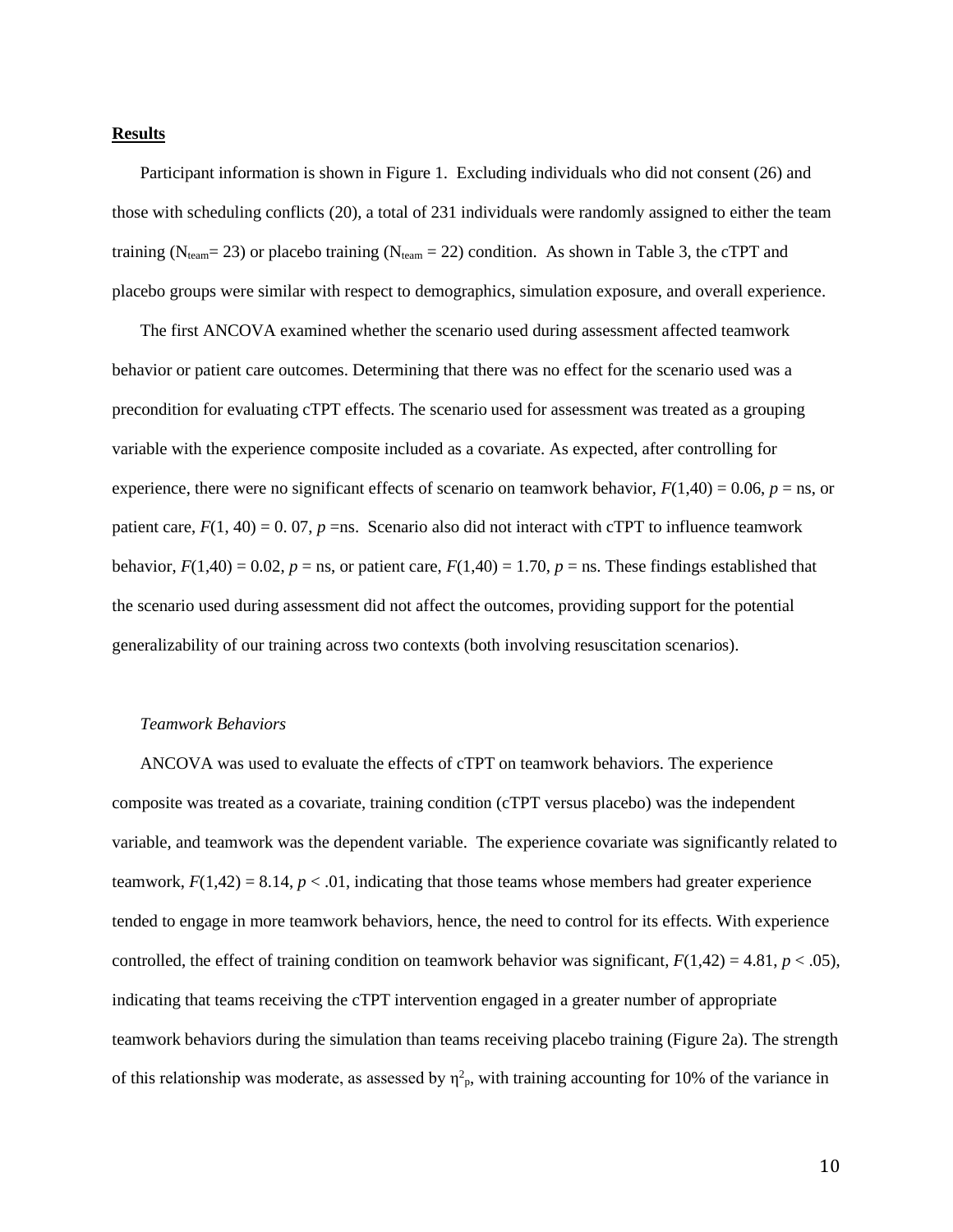teamwork behaviors. These results indicate that cTPT evidenced a positive effect on appropriate teamwork behaviors beyond that of members' experience.

#### *Patient Care Behaviors*

ANCOVA was also used to examine the effects of cTPT on patient care behaviors. The experience composite was the covariate, training condition (cTPT versus placebo) was the independent variable, and patient care was the dependent variable. The experience covariate was significantly related to patient care performance,  $F(1,42) = 25.39$ ,  $p < .001$ , indicating that those teams whose members had greater experience tended to execute more appropriate patient care behaviors. With experience controlled, the effect of training condition on patient care performance was significant and moderate,  $F(1,42) = 4.66$ ,  $p <$ .05,  $\eta^2$ <sub>p</sub> = 10%, indicating that teams receiving the cTPT intervention performed better with regard to standards for patient care than teams in the placebo condition (Figure 2b). Similar to the findings for teamwork behaviors, cTPT positively influenced patient care behaviors beyond that of members' experience.

# **Discussion**

In a randomized comparison study of cTPT versus placebo training, we found significantly higher levels of teamwork and patient care performance in teams receiving cTPT. The results of this study provide evidence supporting the relationship between team training and overall resuscitation performance, with implications for patient safety improvement during care of critically ill patients. While we did not evaluate clinical or systems-level outcomes, the outcome measures used did capture both teamwork and patient care independently using a rigorously-developed simulation platform.[\(24,](#page-16-16) [29\)](#page-17-4) As such, these results contribute significantly to the growing body of literature supporting team training in medical resuscitation teams.

In this study, our low- intensity cTPT intervention accounted for 10% of the variance in teamwork, even after controlling for team member experience. This is similar to team training effect sizes demonstrated in healthcare and other industries. [\(26,](#page-17-1) [27\)](#page-17-2) In a report by Risser et al, teamwork failures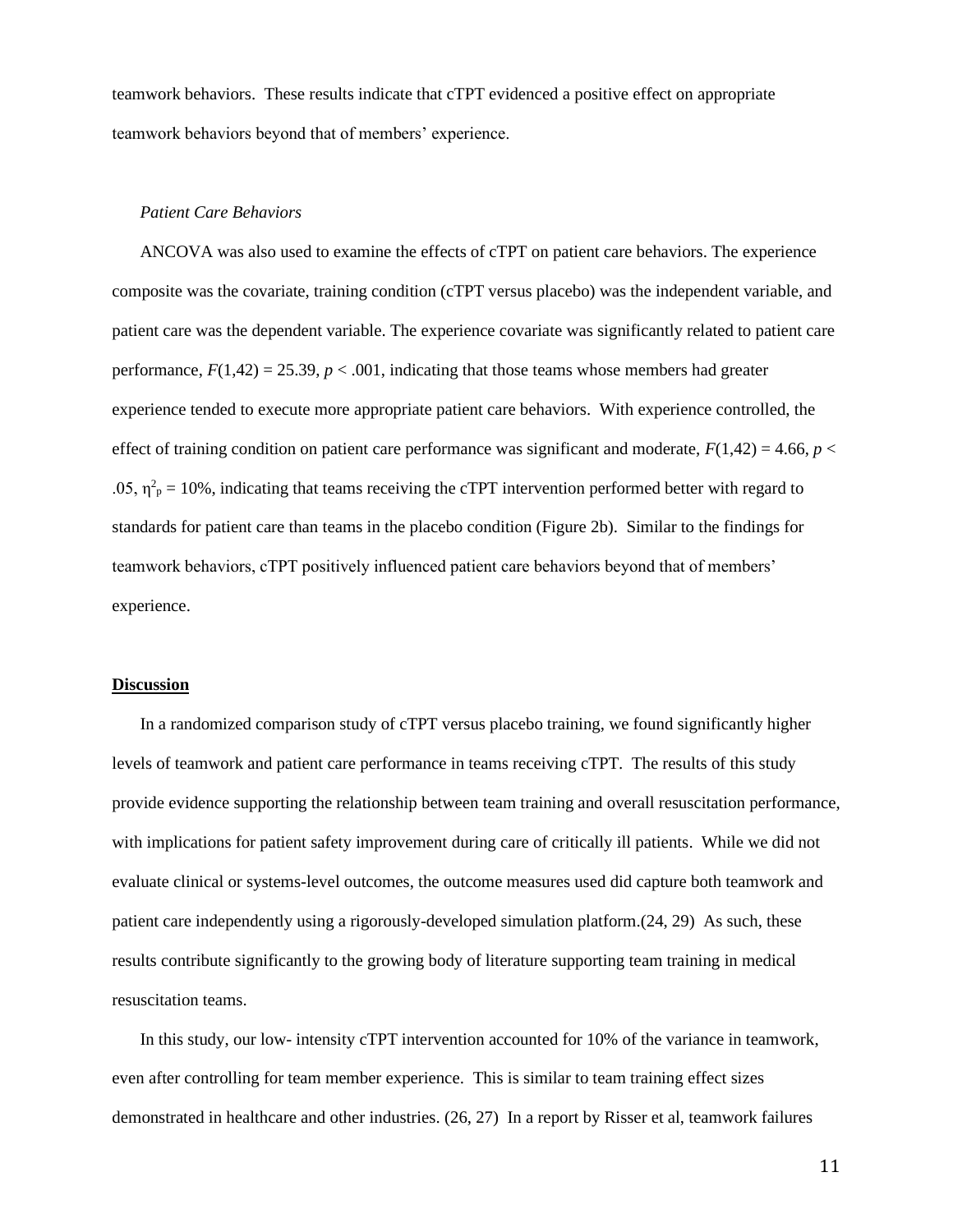were directly linked with 29 out of 68 total closed malpractice claims.[\(3\)](#page-16-17) They also found that improved teamwork would translate into a savings of \$560,479 per closed case directly linked with ineffective teamwork. More importantly, Risser and colleagues noted that 75% patient deaths reviewed were deemed to be preventable with appropriate teamwork. Given these findings, a 10% teamwork improvement could translate into a significant impact on mortality and malpractice-associated costs.

Our ability to detect significant training effects despite a relatively small sample size and low intensity intervention was likely due to the rigor of the measurement and research design. As opposed to less objective self-report measures or retrospective perceptions about the effectiveness of training, the use of detailed checklists targeting observable teamwork and patient care behaviors permits a more rigorous examination of team functioning.[\(37\)](#page-17-10) During measure development, behavioral checklist items were carefully crafted and reviewed by subject matter experts to ensure content validity; extensive pilot testing of the scenarios and assessment tools were undertaken to ensure standardization of training delivery; raters using the observational checklists to assess teams were thoroughly trained and monitored for accuracy and reliability; and, lastly, the final observational data were checked extensively for errors then aggregated into composite measures which uniquely captured teamwork and patient care behaviors. Compared with other teamwork assessment tools that have been used in the past, our approach is unique with regard to measurement precision as well as the breadth, validity, and accuracy of data captured.[\(24\)](#page-16-16)

Despite widespread acknowledgement of the importance of teamwork in healthcare, there remain challenges in the implementation of successful team training programs.[\(41\)](#page-17-14) A recent report on the Agency for Healthcare Research and Quality's TeamSTEPPS program cited sustainability and dissemination as key problem areas.[\(13\)](#page-16-5) In acute critical care teams, the variability of day-to-day membership and of task requirements presents a challenge when implementing training.[\(17,](#page-16-9) [42\)](#page-17-15) Additionally, cost estimates for a simulation-based team training exercise are significant (\$800-\$2000 per participant, per day, exclusive of specialized equipment costs, instructor training, and lost trainee job productivity).[\(16,](#page-16-8) [43\)](#page-17-16) The critical care literature describes several promising team training programs;[\(44,](#page-17-17) [45\)](#page-17-18) however, these programs require significant trainee time commitment (8 hours) as well as simulation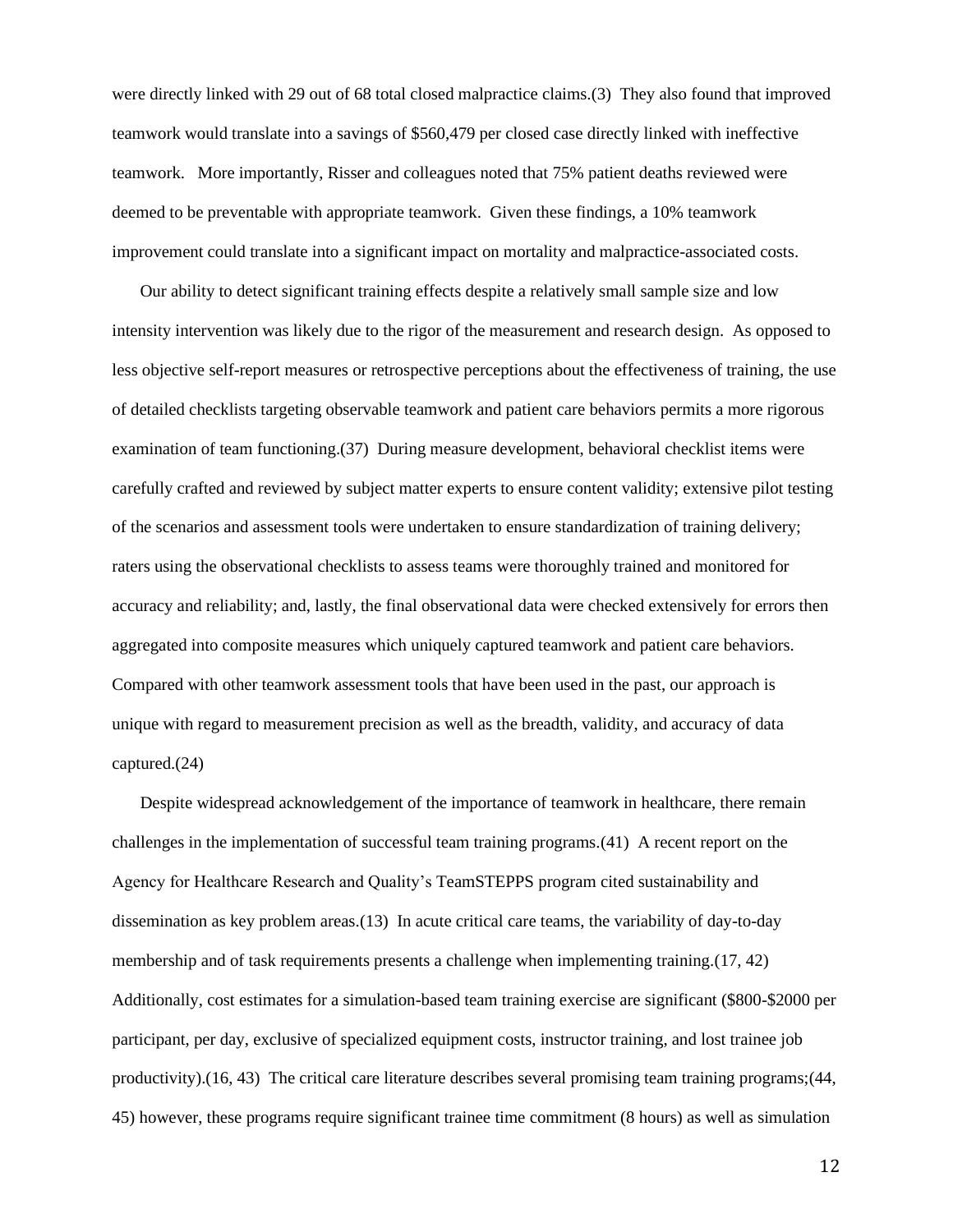equipment and instructor time. Less costly, more easily disseminated team training options such as the one described in this manuscript offer attractive alternatives for smaller institutions and those with wide geographic distributions. It also has potential as a useful alternative for remediation training as well as refreshing / sustaining previously trained skills.

The cTPT presented in this study was created using widely available slide presentation software and materials relevant to the clinical scenario and teamwork behaviors. As a computer-based product it can be easily disseminated and accessed. Additionally, the content can be manipulated to address multiple different organizations, units, and team contexts. This is important, as extant team training program content may not readily transfer between different institutions, teams, and organizational cultures.[\(46\)](#page-17-19) By employing cTPT, team members from different disciplines (e.g., hospitalist v. intensivist v. nurse manager) can easily receive targeted instruction that is more focused and relevant to their function during a patient resuscitation.

The teamwork literature emphasizes that both the technology employed and the mode of training delivery are less critical than the rigor of training design and assessment.[\(47,](#page-17-20) [48\)](#page-17-21) This study utilized an evidence-based, theory-driven approach to both components.[\(49\)](#page-18-0) The steps taken during our training development mirror recommendations in the team training literature and focus on social learning theory to provide (1) declarative information around relevant teamwork behaviors and (2) observational modeling, i.e., demonstration of teamwork behaviors during patient care events.[\(50\)](#page-18-1) Using similar techniques, Ellis et al. demonstrated improved team function after a 25-minute team training intervention targeting undergraduates in low fidelity, computer-based laboratory team simulations.[\(30\)](#page-17-5) The current study advances this work by evaluating healthcare learners on a high-fidelity simulation-based platform that mirrors the rich context of an acute care setting.

Our cTPT has several potential applications. First, system-specific training could be implemented across institutions as a primer for all acute care practitioners to provide awareness of teamwork principles and facilitate opportunities for on-the-job practice and feedback. Second, in institutions employing more active team training techniques, the described intervention could serve as a pre-training exercise to orient participants toward specific learning objectives that can increase overall training effectiveness.[\(51\)](#page-18-2) This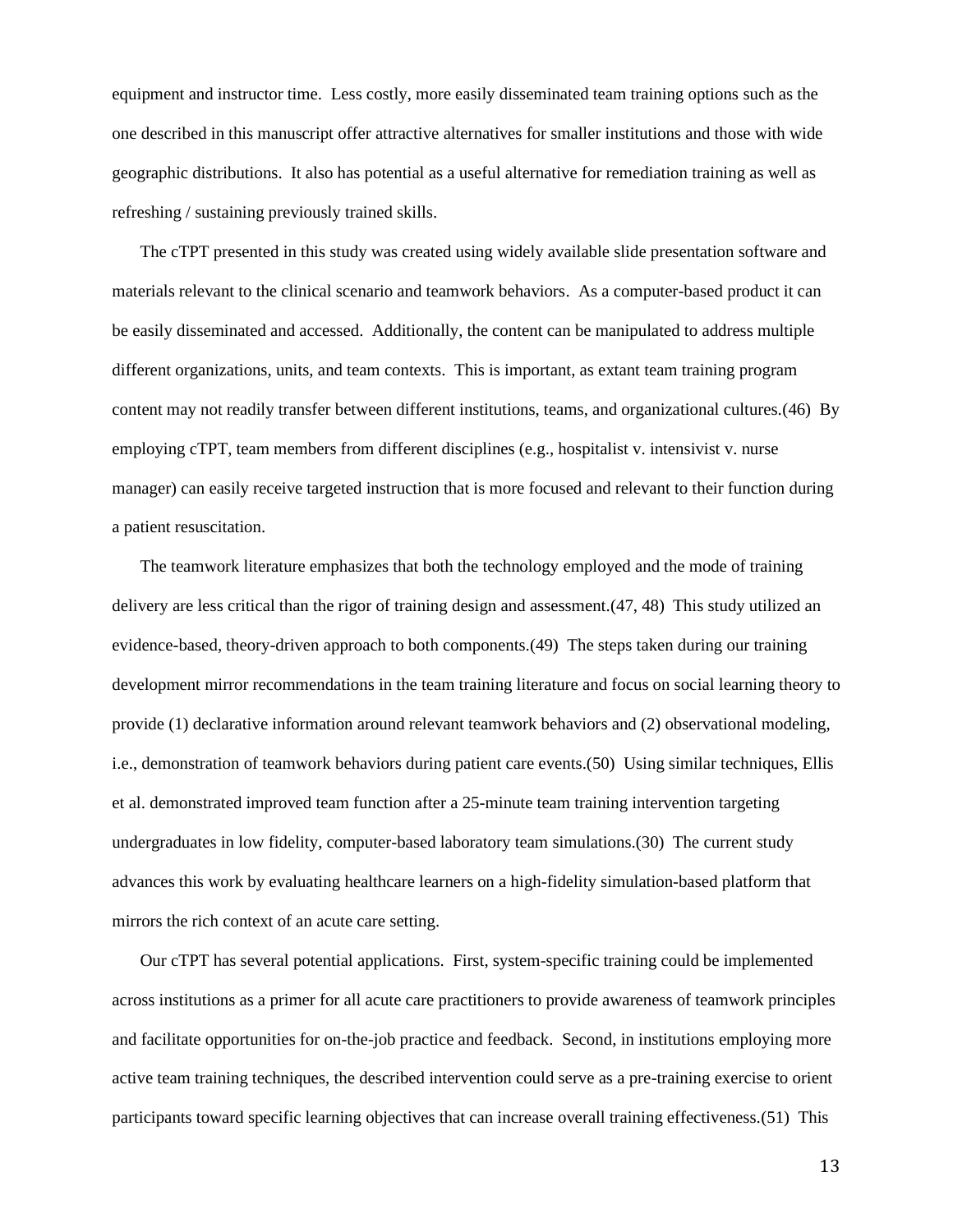would support a recommended integrated training approach where less-resource intensive training methods are used to deploy basic knowledge and skill implementation information prior to investing in more resource-intensive simulation-based training.[\(48,](#page-17-21) [52\)](#page-18-3) Third, cTPT could be used as refresher training to help prevent skill degradation. Finally, the presented training intervention allows for customization based on the nature and taskwork of specific teams (e.g., rapid response teams versus intensive care teams.) This would allow cTPT to address competencies required for specific teams and enhance current generic teamwork training programs (e.g., TeamSTEPPS).[\(47,](#page-17-20) [53\)](#page-18-4)

This study has several limitations. While the number of participating teams is relatively large when compared with those from the simulation and team training literature, it does not provide sufficient power to detect effects in more complex models (e.g., those with additional variables). Additionally, the participants for this study were limited to medical students and resident trainees. It is possible that more expert practitioners would not benefit as greatly from the low intensity team training intervention. However, it has been shown that medical experts are not necessarily teamwork experts.[\(14,](#page-16-6) [54\)](#page-18-5) Further work examining team training in learners with differing levels of expertise would help to direct specific teamwork interventions appropriately within the continuum of healthcare education.

Another potential limitation concerns the team composition. This study evaluated teams of physician trainees working with a confederate nurse. Such designs allow considerable control over scenario events and help provide a standardized event-based assessment platform.[\(39,](#page-17-12) [55\)](#page-18-6) However, caution must be exercised when generalizing findings to interdisciplinary teams. Future work extending this study should evaluate teams that include acute care practitioners from multiple disciplines, including physicians, nurses, respiratory therapists, etc.

Finally, this study evaluated teamwork and patient care behaviors immediately following the intervention. While other studies have demonstrated retention of training effects over time, we did not evaluate decay of learning.[\(14,](#page-16-6) [39\)](#page-17-12) Such information would be helpful when developing an execution plan for the training; however the fact that cTPT is so easily implemented makes frequent refresher training feasible.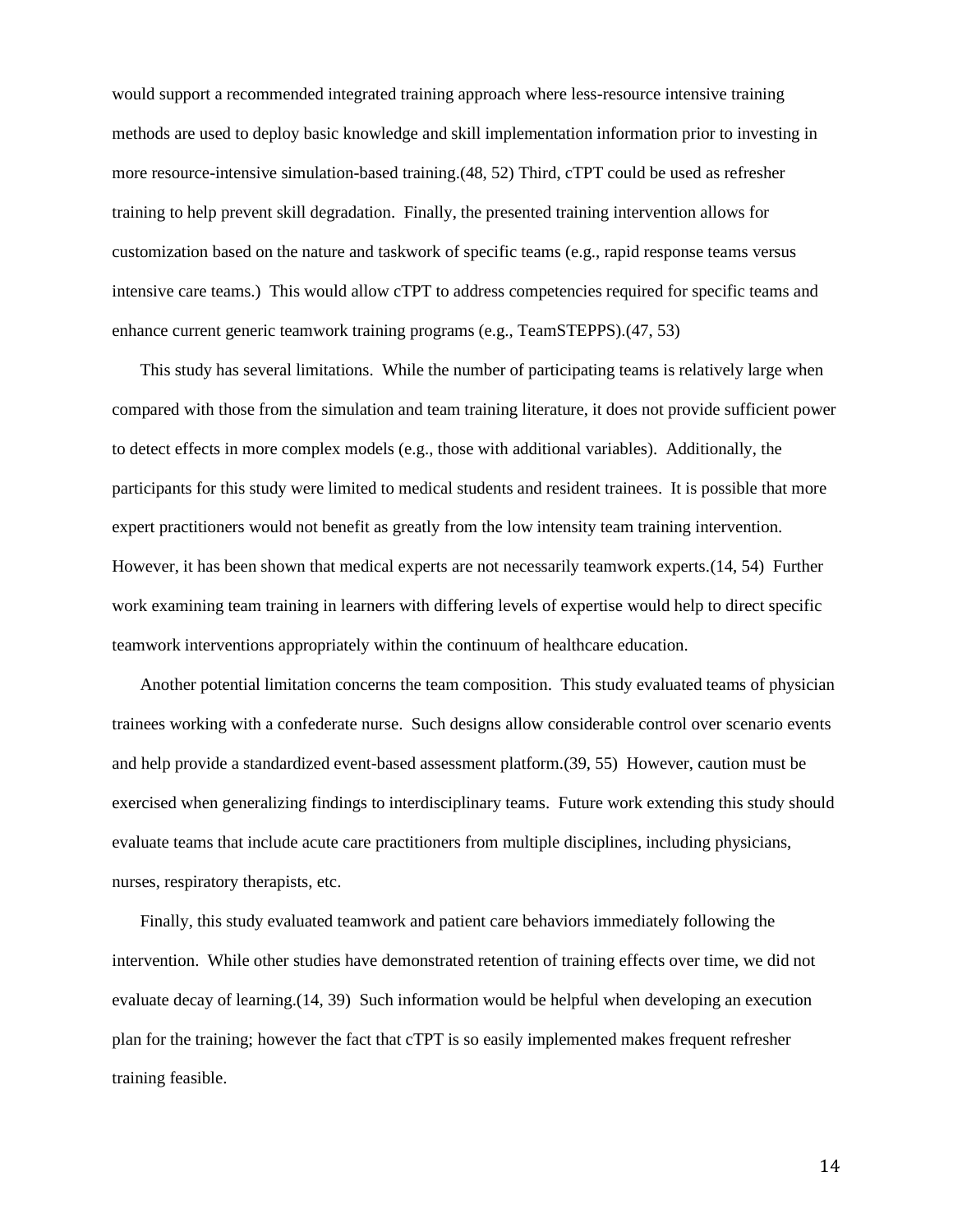## **Conclusions**

This study demonstrates the positive effects of a computer-based team training intervention on teamwork and performance in code teams during simulated patient resuscitations. The low-resource and flexible aspects of its design and delivery suggest many potential uses in acute care education and healthcare education in general. We therefore present an option for improving teamwork within institutions unable to implement more resource-intensive training options, or in those wishing to refresh trainee's skills following those initiatives. Overall, our results uniquely complement the growing body of literature that links healthcare team training with improved teamwork and clinical care in acute care teams. Further study is needed to elucidate (1) what components of the training were most effective, (2) how training can impact different types of healthcare teams, (3) how cTPT compares with more resourceintensive training, and (4) how training impact extends to patient outcomes.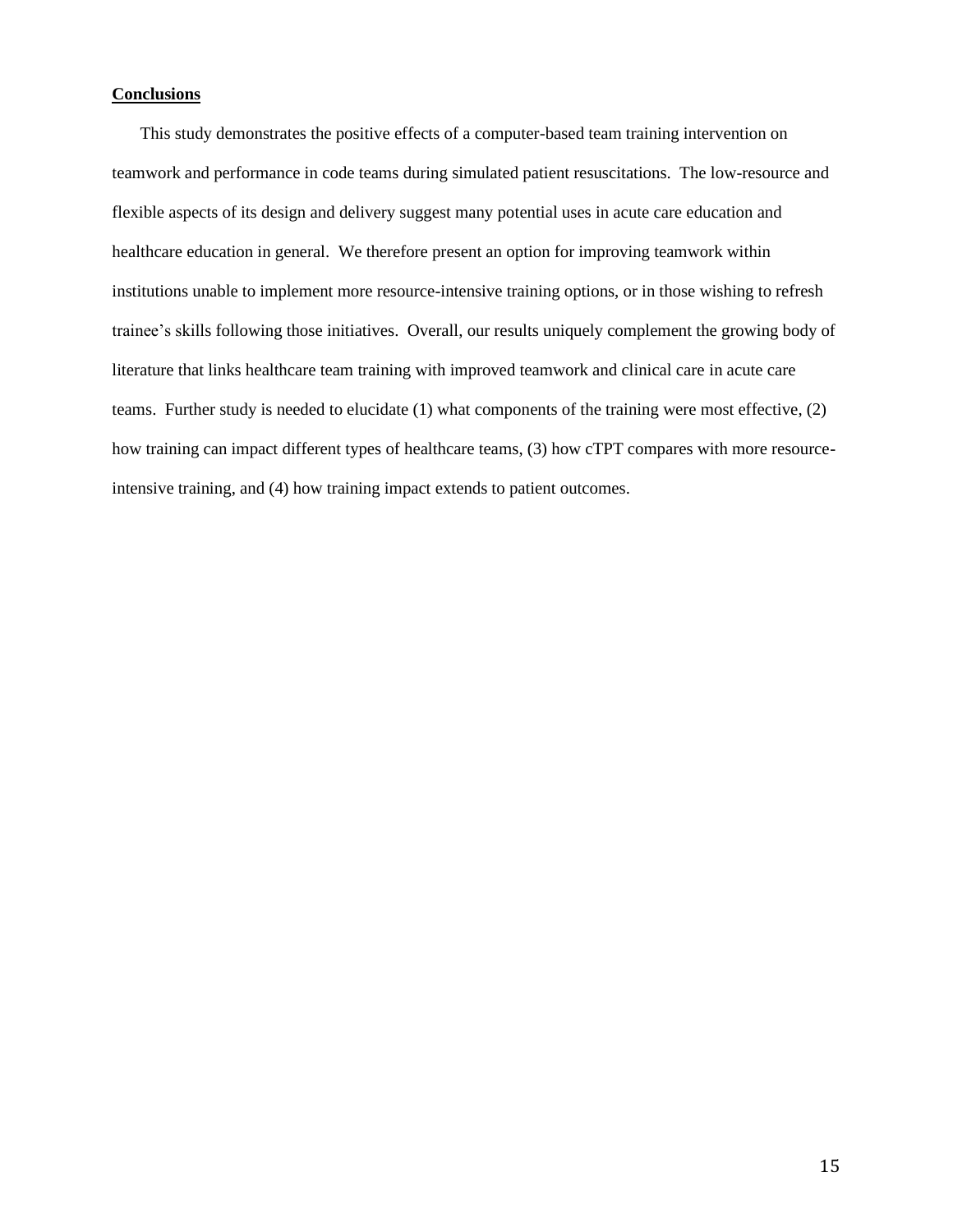# **Acknowledgements:**

The authors would like to thank Scott Compton, Ph.D., Duke - NUS Graduate Medical School and Robert Wears, MD, Ph.D, Department of Emergency Medicine, University of Florida - Jacksonville, for their critical review and advice on manuscript content and statistical review. Additionally, we acknowledge Dr. Katherine Ohlendorf and Dr. Devon Moore for their assistance with data collection and video coding. We would also like to thank Paul Curran, Ph.D., Michigan State University and Jason Huang, Ph.D., Wayne State University, for their assistance in scenario and training development.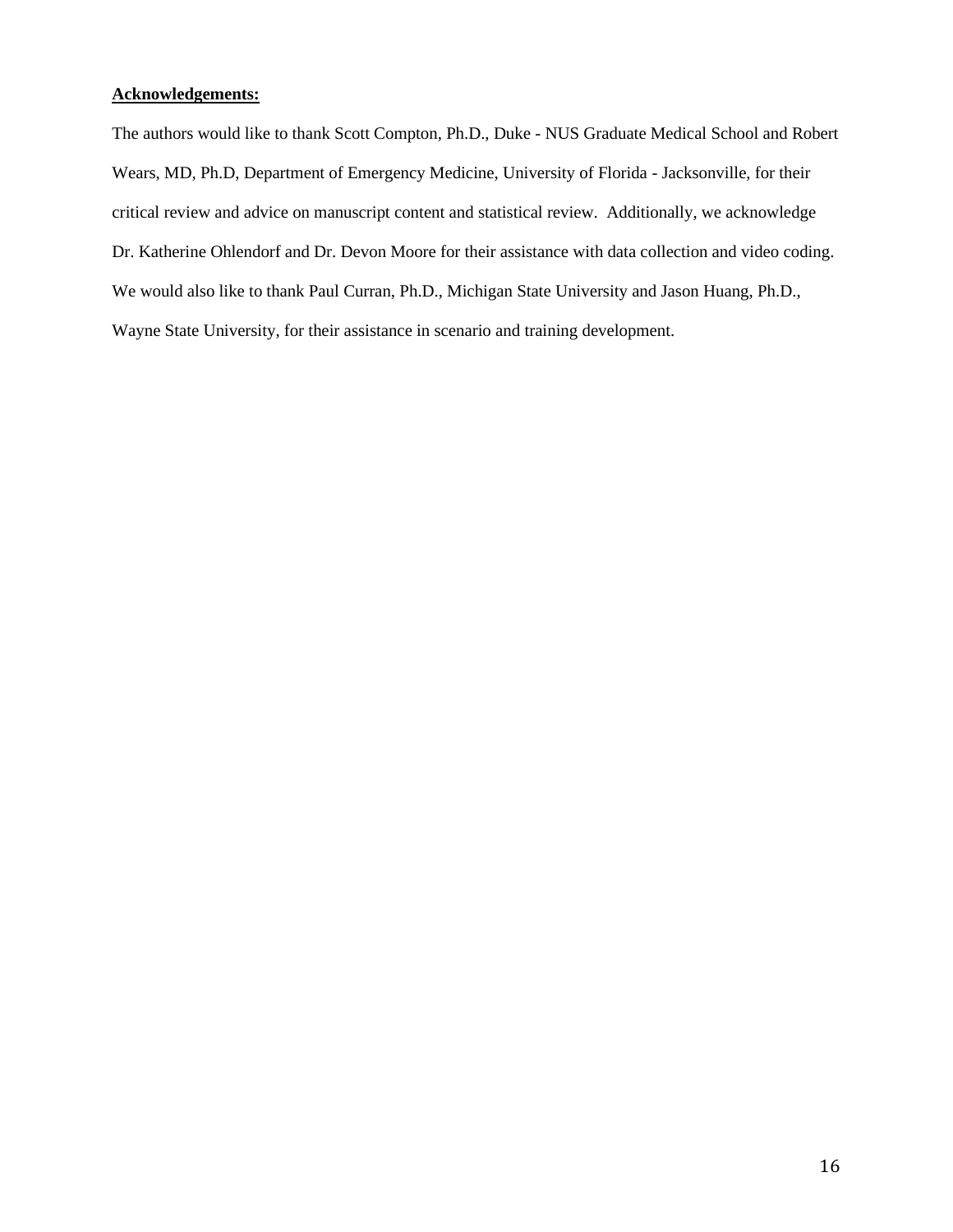# **References**

<span id="page-16-0"></span>1. To Err is Human: Building a Safer Health System. A report of the Committee on Quality of Health Care in America. Washington, D.C.: Institute of Medicine; 2000.

2. Keeping patients safe: Transforming the work environment of nurses. Washington, D.C.: Institute of Medicine; 2004.

<span id="page-16-17"></span>3. Risser DT, Rice MM, Salisbury ML, et al. The potential for improved teamwork to reduce medical errors in the emergency department. Annals of Emergency Medicine 1999;34(3):373-383.

<span id="page-16-1"></span>4. Leape LL, Berwick DM. Five years after to err is human - What have we learned? Jama-Journal of the American Medical Association 2005;293(19):2384-2390.

<span id="page-16-2"></span>5. Leonard M, Graham S, Bonacum D. The human factor: the critical importance of effective teamwork and communication in providing safe care. Quality & Safety in Health Care 2004;13:I85-I90.

6. Croskerry P, Wears RL, Binder LS. Setting the educational agenda and curriculum for error prevention in emergency medicine. Academic Emergency Medicine 2000;7(11):1194-1200.

7. Sundstrom E, Demeuse KP, Futrell D. Work Teams: Applications and effectiveness. American Psychologist 1990;45(2):120-133.

8. Edmondson AC. Speaking up in the operating room: How team leaders promote learning in interdisciplinary action teams. Journal of Management Studies 2003;40(6):1419-1452.

<span id="page-16-3"></span>9. Schull MJ, Ferris LE, Tu JV, et al. Problems for clinical judgement: 3. Thinking clearly in an emergency. Canadian Medical Association Journal 2001;164(8):1170-1175.

10. Campbell SG, Croskerry P, Bond WF. Profiles in patient safety: A "Perfect Storm" in the emergency department. Academic Emergency Medicine 2007;14(8):743-749.

11. Andreatta PB. A typology for health care teams. Health Care Management Review 2010;35(4):345-354.

<span id="page-16-4"></span>12. DeVita MA, Schaefer J, Lutz J, et al. Improving medical emergency team (MET) performance using a novel curriculum and a computerized human patient simulator. Quality & Safety in Health Care 2005;14(5):326-331.

<span id="page-16-5"></span>13. Alonso A, Baker DP, Holtzman AK, et al. Reducing medical error in the Military Health System: How can team training help? Human Resource Mangement Review 2006;16:396-415.

<span id="page-16-6"></span>14. Neily J, Mills PD, Young-Xu YN, et al. Association Between Implementation of a Medical Team Training Program and Surgical Mortality. Jama-Journal of the American Medical Association 2010;304(15):1693-1700.

<span id="page-16-7"></span>15. Small SD, Wuerz RC, Simon R, et al. Demonstration of high-fidelity simulation team training for emergency medicine. Academic Emergency Medicine 1999;6(4):312-323.

<span id="page-16-8"></span>16. Pizzi L, Goldfarb NI, Nash DB. Chapter 44. Crew Resource Management and its Applications in Medicine. Rockville, MD: Agency for Healthcare Research and Quality; 2001.

<span id="page-16-9"></span>17. Corriveau CO. Go team go: Recognizing the importance of team training in critical care. Critical Care Medicine 2011;39(12):2755-2756.

<span id="page-16-10"></span>18. Salas E, Weaver SJ, DiazGranados D, et al. Sounding the Call for Team Training in Health Care: Some Insights and Warnings. Acad Med 2009;84:S128-S131.

<span id="page-16-11"></span>19. Baker D, Gustafson S, Beaubien J. Medical teamwork and patient safety: The evidence-based relation. Rockville, MD: Agency for Healthcare Research and Quality; 2007.

<span id="page-16-12"></span>20. Gaba DM, Howard SK, Flanagan B, et al. Assessment of clinical performance during simulated crises using both technical and behavioral ratings [see comments]. Anesthesiology 1998;89(1):8-18.

<span id="page-16-13"></span>21. Shapiro MJ, Gardner R, Godwin SA, et al. Defining Team Performance for Simulation-based Training: Methodology, Metrics, and Opportunities for Emergency Medicine. Academic Emergency Medicine 2008;15(11):1088-1097.

<span id="page-16-14"></span>22. Cannon-Bowers JA, Salas E. A framework for developing team performance measures in training. In: Brannick MT, Salas E, Prince C, editors. Team Performance and Measurement: Theory, Methods, and Application. Mahwah, N.J.: Erlbaum; 1997. p. 45-62.

<span id="page-16-15"></span>23. Baker DP, Salas E. Principles for measuring teamwork skills. Human Factors 1992;34(4):469- 475.

<span id="page-16-16"></span>24. Rosen MA, Salas E, Wilson KA, et al. Measuring Team Performance in Simulation-Based Training: Adopting Best Practices for Healthcare. Simulation in Healthcare 2008;3(1):33-41.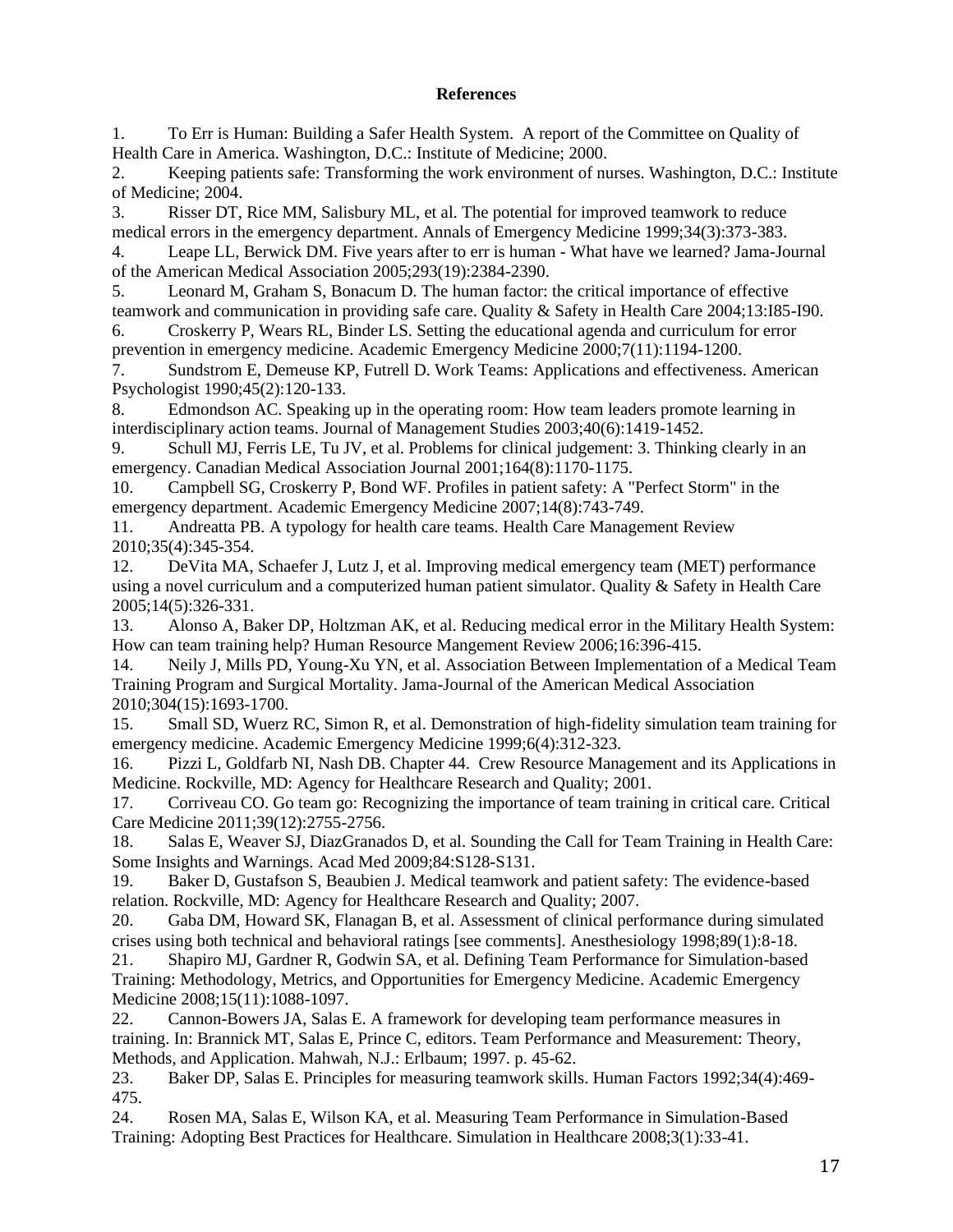<span id="page-17-0"></span>25. Ruiz JG, Mintzer MJ, Leipzig RM. The impact of e-learning in medical education. Acad Med 2006;81(3):207-212.

<span id="page-17-1"></span>26. Salas E, DiazGranados D, Klein C, et al. Does Team Training Improve Team Performance? A Meta-Analysis. Human Factors 2008;50(6):903-933.

<span id="page-17-2"></span>27. Jankouskas TS, Haidet KK, Hupcey JE, et al. Targeted Crisis Resource Management Training Improves Performance Among Randomized Nursing and Medical Students. Simulation in Healthcare 2011;6(6):316-326.

<span id="page-17-3"></span>28. Hunziker S, Buhlmann C, Tschan F, et al. Brief leadership instructions improve cardiopulmonary resuscitation in a high-fidelity simulation: A randomized controlled trial. Critical Care Medicine 2010;38(4):1086-1091.

<span id="page-17-4"></span>29. Kim J, Neilipovitz D, Cardinal P, et al. A pilot study using high-fidelity simulation to formally evaluate performance in the resuscitation of critically ill patients: The University of Ottawa Critical Care Medicine, High-Fidelity Simulation, and Crisis Resource Management I Study. Critical Care Medicine 2006;34(8):2167-2174.

<span id="page-17-5"></span>30. Ellis APJ, Bell BS, Ployhart RE, et al. An evaluation of generic teamwork skills training with action teams: Effects on cognitive and skill-based outcomes. Personnel Psychology 2005;58(3):641-672.

<span id="page-17-6"></span>31. Salas E, Burke CS, Cannon-Bowers JA. What we know about designing and delivering team training. In: Kraiger K, editor. Creating, implementing, and managing effective training and development: State-of-the-art lessons for practice. San Francisco, CA: Jossey-Bass; 2002. p. 234-259.

<span id="page-17-7"></span>32. Fernandez R, Kozlowski SWJ, Shapiro MJ, et al. Toward a Definition of Teamwork in Emergency Medicine. Academic Emergency Medicine 2008;15(11):1104-1112.

<span id="page-17-8"></span>33. Marks MA, Mathieu JE, Zaccaro SJ. A temporally based framework and taxonomy of team processes. Academy of Management Review 2001;26(3):356-376.

<span id="page-17-9"></span>34. Fowlkes J, Dwyer DJ, Oser RL, et al. Event-based approach to training (EBAT). International Journal of Aviation Psychology 1998;8(3):209-221.

35. American College of Surgeons Trauma Committee. Advanced Trauma Life Support for Doctors. Chicago, IL; 2008.

36. Advanced Cardiovascular Life Support Provider Manual. Dallas, TX: American Heart Association; 2006.

<span id="page-17-10"></span>37. Salas E, Rosen MA, Held JD, et al. Performance Measurement in Simulation-Based Training: A Review and Best Practices. Simulation & Gaming 2009;40(3):328-376.

<span id="page-17-11"></span>38. Barrett RS. Content validation form. Public Personnel Management 1992;21:41-52.

<span id="page-17-12"></span>39. Thomas EJ, Williams AL, Reichman EF, et al. Team Training in the Neonatal Resuscitation

<span id="page-17-13"></span>Program for Interns: Teamwork and Quality of Resuscitations. Pediatrics 2010;125(3):539-546. 40. Salas E, Burke CS, Bowers CA, et al. Team training in the skies: Does crew resource

management (CRM) training work? Human Factors 2001;43(4):641-674.

<span id="page-17-14"></span>41. Grumbach K, Bodenheimer T. Can health care teams improve primary care practice? Jama-Journal of the American Medical Association 2004;291(10):1246-1251.

<span id="page-17-15"></span>42. Reader TW, Flin R, Cuthbertson BH. Communication skills and error in the intensive care unit. Current Opinion in Critical Care 2007;13(6):732-736.

<span id="page-17-17"></span><span id="page-17-16"></span>43. Bell BS, Kanar AM, Kozlowski SWJ. Current issues and future directions in simulation-based training in North America. International Journal of Human Resource Management 2008;19(8):1416-1434. 44. Nishisaki A, Hales R, Biagas K, et al. A multi-institutional high-fidelity simulation "boot camp" orientation and training program for first year pediatric critical care fellows. Pediatric Critical Care Medicine 2009;10(2):157-162.

<span id="page-17-18"></span>45. Frengley RW, Weller JM, Torrie J, et al. The effect of a simulation-based training intervention on the performance of established critical care unit teams. Critical Care Medicine 2011;39(12):2605-2611. 46. Helmreich RL, Merritt AC, Wilhelm JA. The evolution of crew resource management training in

<span id="page-17-19"></span>commercial aviation. International Journal of Aviation Psychology 1999;9(1):19-32.

<span id="page-17-20"></span>47. Weaver SJ, Rosen MA, Salas E, et al. Integrating the Science of Team Training: Guidelines for Continuing Education. Journal of Continuing Education in the Health Professions 2010;30(4):208-220. 48. Beaubien JM, Baker DP. The use of simulation for training teamwork skills in health care: how

<span id="page-17-21"></span>low can you go? Quality & Safety in Health Care 2004;13:I51-I56.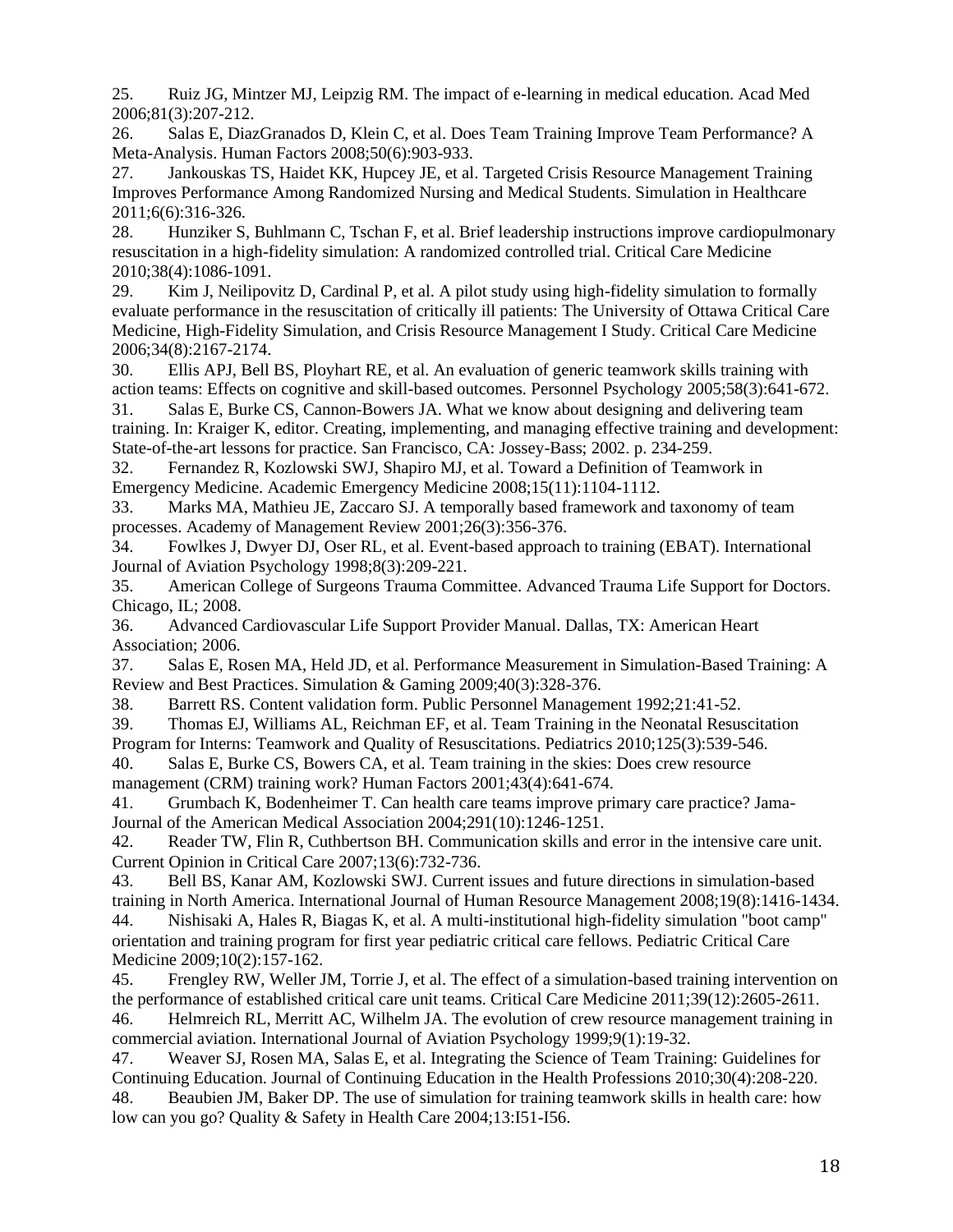<span id="page-18-0"></span>49. Fernandez R, Vozenilek JA, Hegarty CB, et al. Developing Expert Medical Teams: Toward an Evidence-based Approach. Academic Emergency Medicine 2008;15(11):1025-1036.

<span id="page-18-1"></span>50. Salas E, Rhodenizer L, Bowers CA. The design and delivery of crew resource management training: Exploiting available resources. Human Factors 2000;42(3):490-511.

<span id="page-18-2"></span>51. Kozlowski SWJ, Toney RJ, Mullins ME, et al. Developing adaptability: A theory for the design of integrated-embedded training systems. In: Salas E, editor. Advances in human performance and cognitive engineering research. Amsterdam: JAI/Elsevier Science; 2001. p. 59-123.

<span id="page-18-3"></span>52. Fox-Robichaud AE, Nimmo GR. Education and simulation techniques for improving reliability of care. Current Opinion in Critical Care 2007;13(6):737-741.

<span id="page-18-4"></span>53. Cannon-Bowers JA, Tannenbaum SI, Salas E, et al. Defining team competencies and establishing team training requirements. In: Guzzo R, Salas E, editors. Team effectiveness and decision making in organizations. San Francisco: Jossey-Bass; 1995. p. 333-380.

<span id="page-18-5"></span>54. Burke CS, Salas E, Wilson-Donnelly K, et al. How to turn a team of experts into an expert medical team: guidance from the aviation and military communities. Quality & Safety in Health Care 2004;13:I96-I104.

<span id="page-18-6"></span>55. Fowlkes J, Lane NE, Salas E, et al. Improving the measurement of team performance: The TARGETS methodology. Military Psychology 1994;6:47-61.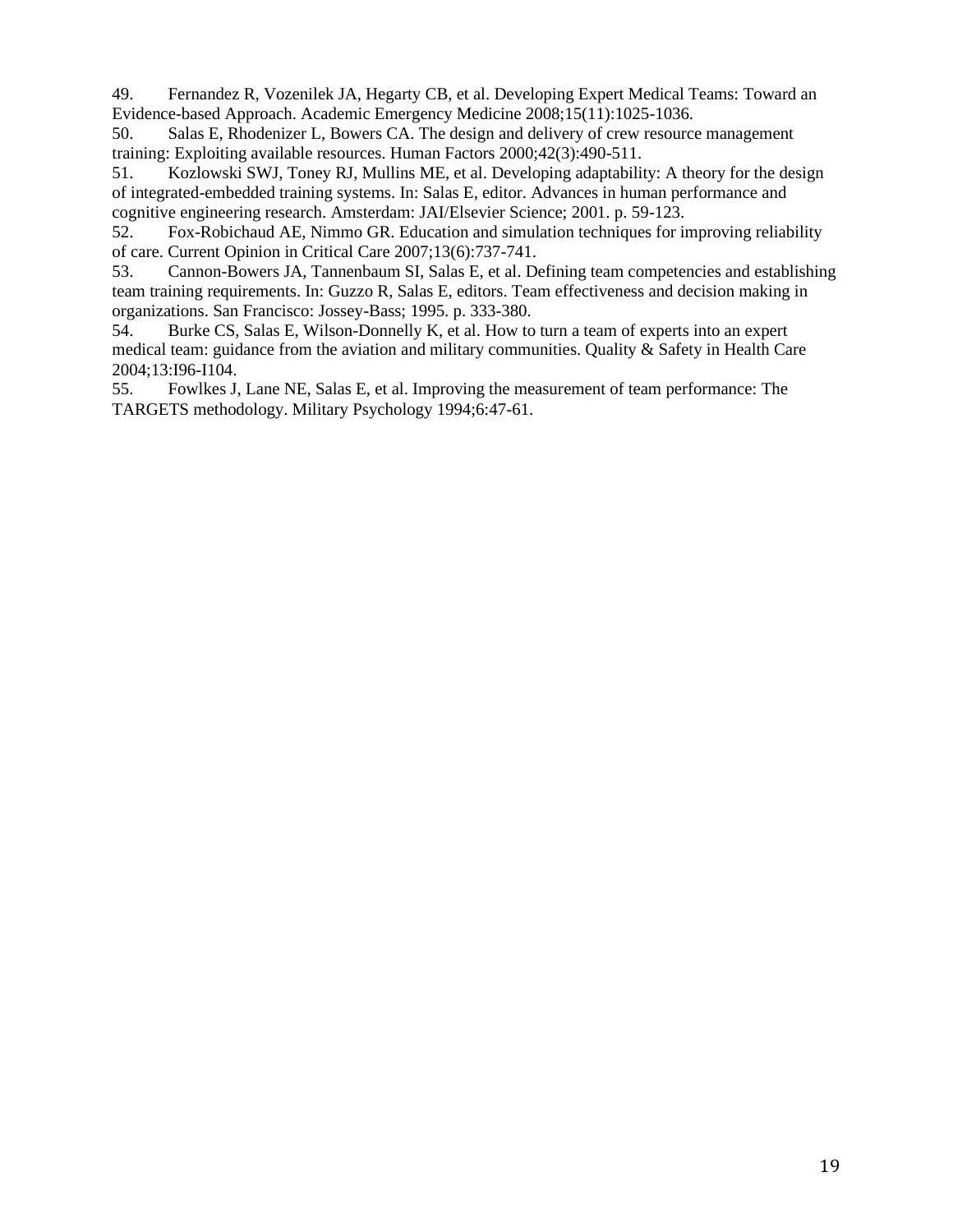Figure 1. Participant and Team Flow



Arrest/Hemorrhagic Shock = Cardiac arrest scenario performed first, then hemorrhagic shock scenario Hemorrhagic Shock/Arrest = Hemorrhagic shock scenario performed first, then cardiac arrest scenario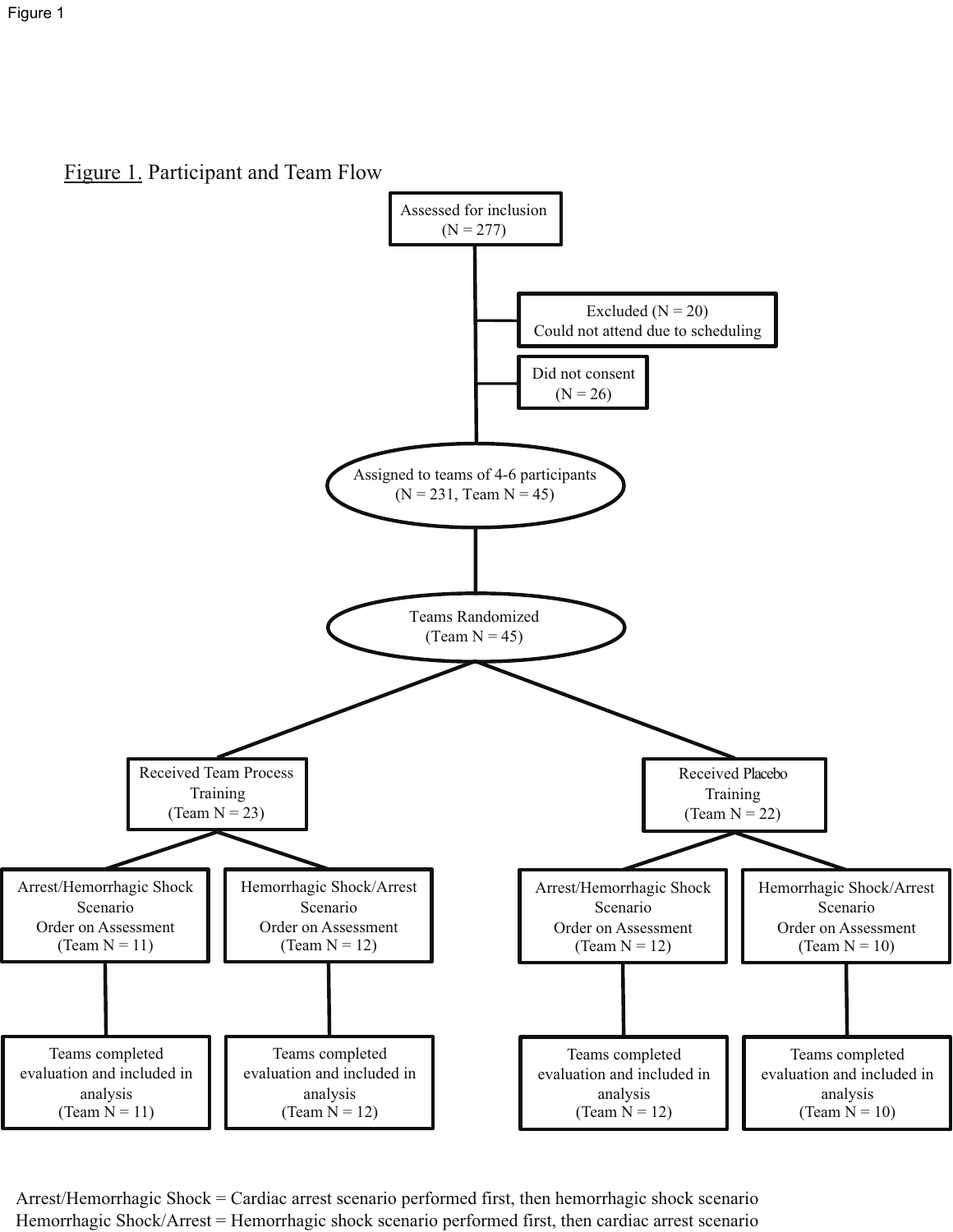

Figure 2. Teamwork (A) and Patient Care Performance (B) During Simulation-based Assessment in Teams Receiving Computer Team Process Training or Placebo Training.

Blue columns represent average scores for teams in the placebo condition; red columns represent average scores for teams in the cTPT condition. The green horizontal bars represent the sample means for teamwork  $(M = .01)$  and patient care performance  $(M = .11)$ . Teamwork and patient care performance are composite scores formed from checklist items as described in the *Methods* section. Higher scores represent better teamwork and patient care performance relative to the sample means.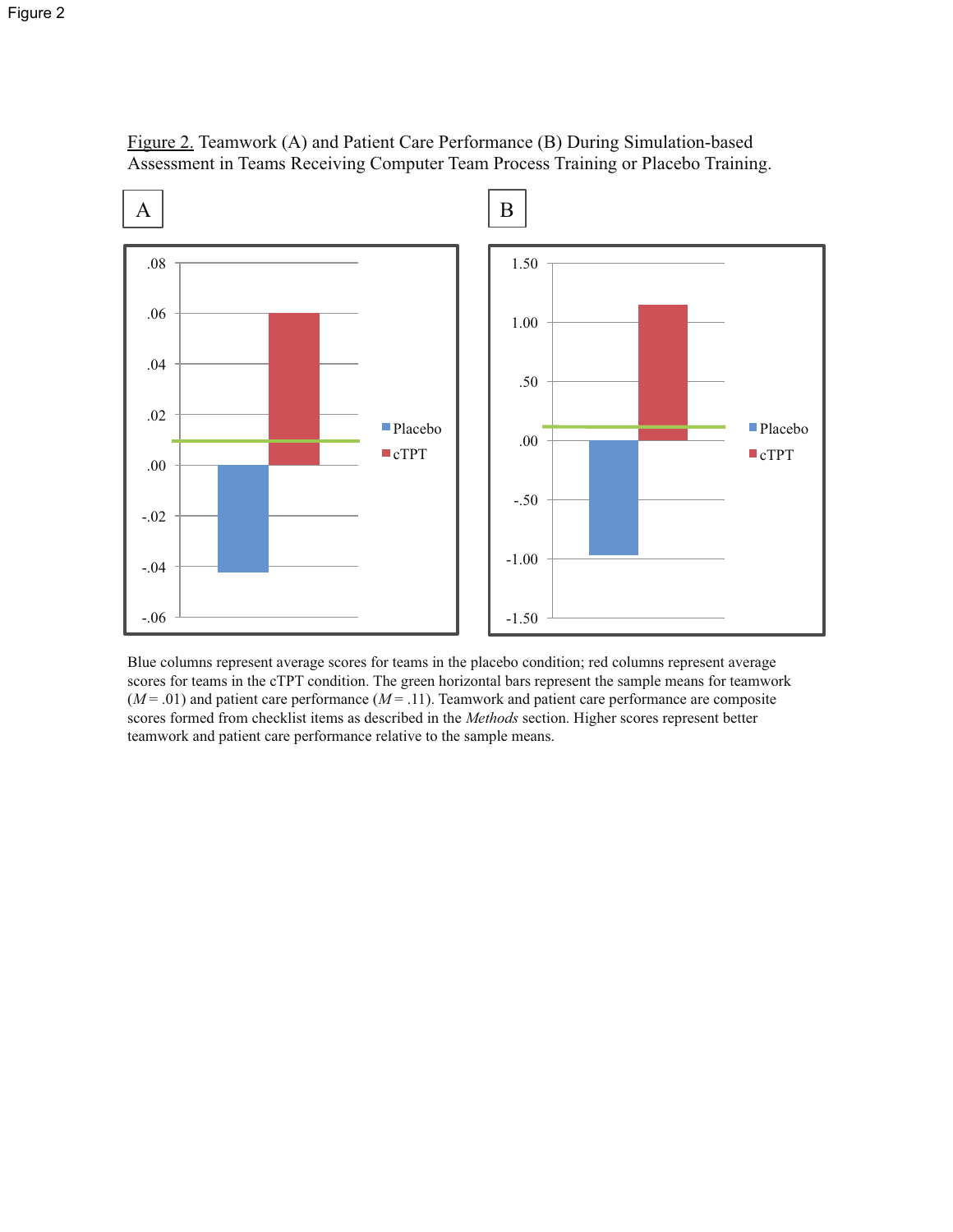| Table 1: Computer-based Team Process Training Content Outline |  |
|---------------------------------------------------------------|--|
|---------------------------------------------------------------|--|

| <b>Description</b><br><b>Team Processes</b> |                                                                                                                                                                                                                                  | <b>Exemplars Provided in Training</b>                                                                                                                                                                                                                                                                                                                                                                                                                                                            |  |  |  |
|---------------------------------------------|----------------------------------------------------------------------------------------------------------------------------------------------------------------------------------------------------------------------------------|--------------------------------------------------------------------------------------------------------------------------------------------------------------------------------------------------------------------------------------------------------------------------------------------------------------------------------------------------------------------------------------------------------------------------------------------------------------------------------------------------|--|--|--|
| Planning or Preparation                     |                                                                                                                                                                                                                                  | A single critical incident (sentinel event) was used to demonstrate                                                                                                                                                                                                                                                                                                                                                                                                                              |  |  |  |
|                                             |                                                                                                                                                                                                                                  | appropriate team process behaviors and their impact on patient care.                                                                                                                                                                                                                                                                                                                                                                                                                             |  |  |  |
| Mission analysis                            | Identification and interpretation of the<br>team's tasks as well as environmental<br>conditions, available resources, and<br>potential challenges                                                                                | 1. Team members should not only interpret the team's mission, but<br>also discuss it with team members.<br>2. Team members should adapt to changing circumstances.<br>3. Team members should think about what information is needed<br>to perform a thorough mission analysis.                                                                                                                                                                                                                   |  |  |  |
| Goal specification                          | Identification and prioritization of<br>team goals                                                                                                                                                                               | 1. Team members should ensure that all necessary roles and tasks<br>are filled by team members in a timely manner.<br>Team members should encourage team members with specific<br>2.<br>skills to carry out tasks that are aligned with those skills.<br>3. Team members should be responsive to changing demands<br>associated with current roles, as well as new roles that arise.                                                                                                             |  |  |  |
| Strategy<br>formulation                     | Developing a course of action as well<br>as contingency plans. Involves<br>adjusting strategies in response to<br>environmental and task changes                                                                                 | 1. Team members should continuously gather relevant information<br>that may enable the team to revise or reformulate the plans of<br>action.<br>2. Team members should engage in both <i>deliberate planning</i> and<br>reactive strategy adjustment.<br>•Deliberate planning requires the establishment and<br>communication of a plan for mission accomplishment.<br>•Reactive strategy adjustment involves altering initial plans in<br>response to unanticipated changes in the environment. |  |  |  |
| Action                                      |                                                                                                                                                                                                                                  | A single critical incident (sentinel event) was used to demonstrate<br>appropriate team process behaviors and their impact on patient care.                                                                                                                                                                                                                                                                                                                                                      |  |  |  |
| Systems<br>monitoring and<br>adaptation     | Tracking team resources and<br>environmental conditions to ensure<br>the team can accomplish its goals;<br>monitoring environmental changes<br>and adapting strategies as necessary                                              | 1. You should assess the discrepancies between your team's goals<br>and its current situation in real time.<br>2. You should frequently monitor the status of key environmental<br>factors that influence team goals and actions.                                                                                                                                                                                                                                                                |  |  |  |
| Team monitoring /<br>Back-up behavior       | Team members' assist other team<br>members with their tasks, help to<br>balance workloads, and compensate<br>for areas of deficiencies. Also called<br>cooperation, workload sharing, and<br>group level citizenship behavior    | 1. Team members should diligently monitor and ask whether other<br>members need help and provide it when they do.<br>2. Team members should always provide verbal feedback or<br>behavioral assistance if they notice that a team member makes<br>an error.<br>3. If team members are uncertain about the appropriateness of<br>something they're about to do, they should make other team<br>members aware immediately.                                                                         |  |  |  |
| Coordination                                | Organizing the sequencing and timing<br>of team activities                                                                                                                                                                       | 1. Team members should coordinate activities for tasks that are<br>interdependent or require more than one individual to complete.<br>2. Team members should anticipate transitions between tasks and<br>try to reduce the amount of time they require.<br>3. Team members should be able to change the sequencing, pace,<br>or number of people involved in activities if unexpected<br>circumstances arise.                                                                                    |  |  |  |
| Mechanisms                                  |                                                                                                                                                                                                                                  | A single critical incident (sentinel event) was used to demonstrate<br>appropriate team process behaviors and their impact on patient care.                                                                                                                                                                                                                                                                                                                                                      |  |  |  |
| Leadership                                  | Directs and coordinates activities,<br>assesses overall team performance,<br>assigns roles, monitors and develops<br>team attitudes and behaviors,<br>facilitates problem solving and error<br>recognition, facilitates feedback | 1. Team members should be mindful of situations where your<br>expertise and experience put you in a position to lead the team.<br>2. Team leaders should share the rationale for important team<br>decisions.                                                                                                                                                                                                                                                                                    |  |  |  |
| Communication                               | Following-up with a team member to<br>verify that a message was correctly<br>received and clarifying with the<br>sender of a message that the message<br>was received as intended                                                | 1. Team members should maintain the integrity of information<br>when providing or receiving requests by using closed-loop<br>communication.<br>2. You should share key information with the whole team.<br>3. You should communicate openly and supportively with your<br>team members.                                                                                                                                                                                                          |  |  |  |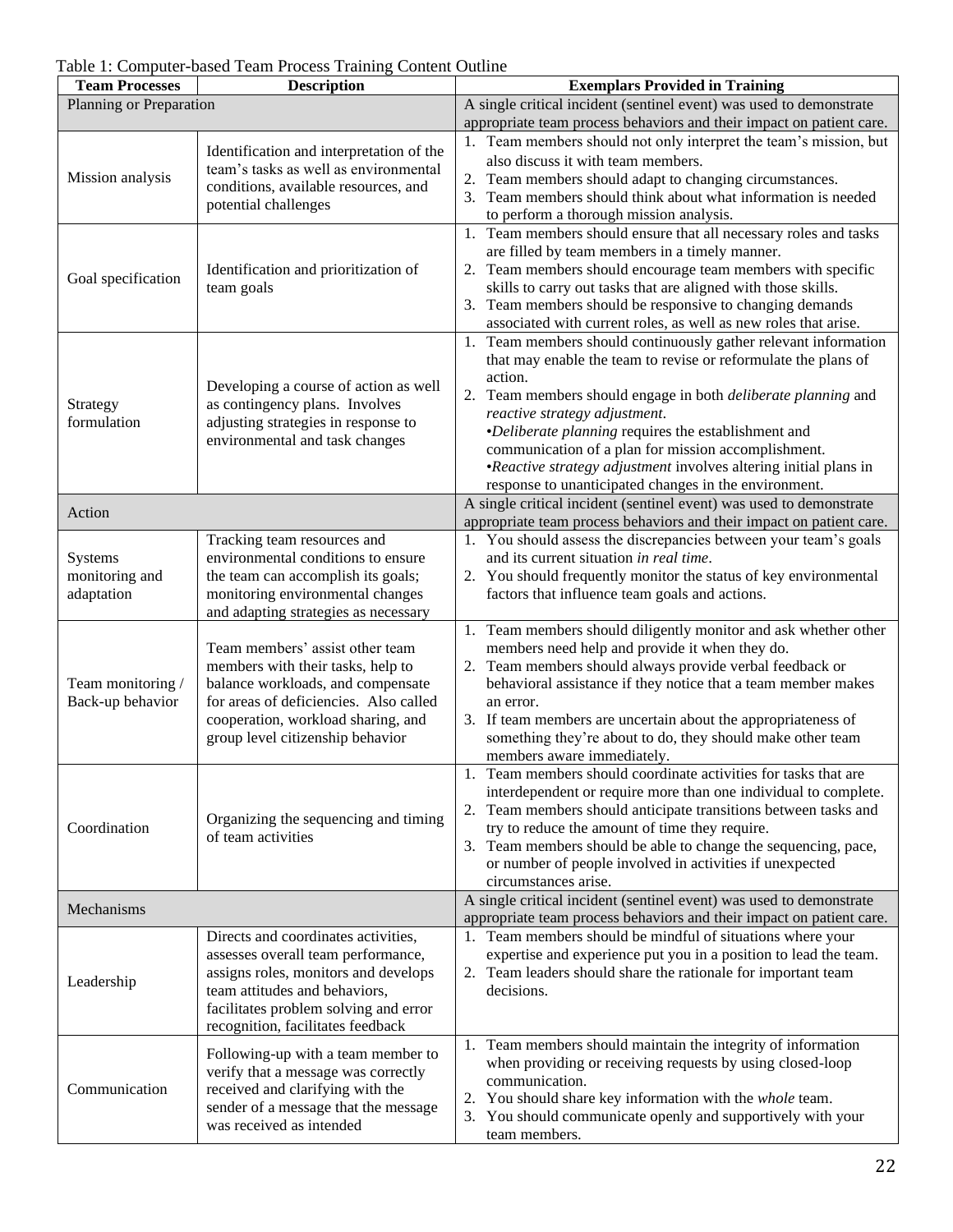|                                           | <b>Total</b> | <b>Type of measurement</b>                                               | <b>Sample Teamwork</b>                                                                                           | <b>Total</b>   | <b>Type of measurement</b>                                                             | <b>Sample Patient Care</b>                                                |
|-------------------------------------------|--------------|--------------------------------------------------------------------------|------------------------------------------------------------------------------------------------------------------|----------------|----------------------------------------------------------------------------------------|---------------------------------------------------------------------------|
|                                           | Teamwork     | item                                                                     | <b>Behaviors</b>                                                                                                 | <b>Patient</b> | item                                                                                   | <b>Measures</b>                                                           |
|                                           | <b>Items</b> |                                                                          |                                                                                                                  | Care           |                                                                                        |                                                                           |
|                                           |              |                                                                          |                                                                                                                  | <b>Items</b>   |                                                                                        |                                                                           |
| Hemorrhagic                               |              | Quality of teamwork action-<br>multitasking<br>(BARS)                    | When possible, team<br>members worked on<br>multiple tasks, rather than<br>having everyone focus on<br>one task. |                | Nature of patient care<br>behavior<br>(Numerical value)                                | Rate of ventilations post-<br>intubation                                  |
| <b>Shock</b><br><b>Resuscitation</b>      | 81           | Presence of teamwork<br>behavior<br>(Binary item)                        | Chest X-ray findings<br>communicated to team                                                                     | 63             | Presence of patient care<br>behavior<br>(Binary item)                                  | Chest X-ray correctly<br>interpreted                                      |
|                                           |              | Proper sequencing /<br>coordination of events<br>(Binary item)           | Sequencing of actions<br>during intubation<br>appropriate                                                        |                | Time to critical patient care<br>action<br>(Time)                                      | Cause of patient's shock<br>correctly identified                          |
|                                           |              | Quality of teamwork action<br>(BARS)                                     | Patient allergies<br>communicated to all / few/<br>no team members                                               |                | Quality of patient care action<br>(BARS)                                               | Compressions during CPR<br>done at appropriate depth                      |
| Cardiac<br>Arrest<br><b>Resuscitation</b> | 96           | Presence of teamwork<br>behavior<br>(Binary item)<br>Proper sequencing / | Change in cardiac rhythm<br>communicated to team<br>Percentage of times rhythm                                   | 91             | Presence of patient care<br>behavior<br>(Binary item)<br>Time to critical patient care | Cardiac rhythm interpretation<br>correct<br>Time to successful intubation |
|                                           |              | coordination of events<br>(Numerical value)                              | verbally communicated<br>after defibrillation                                                                    |                | action<br>(Time)                                                                       |                                                                           |

Table 2: Characteristics and Examples of Teamwork and Patient Care Measures

Please note: Full copies of both teamwork and patient care measures are available upon request from the Corresponding Author (RF)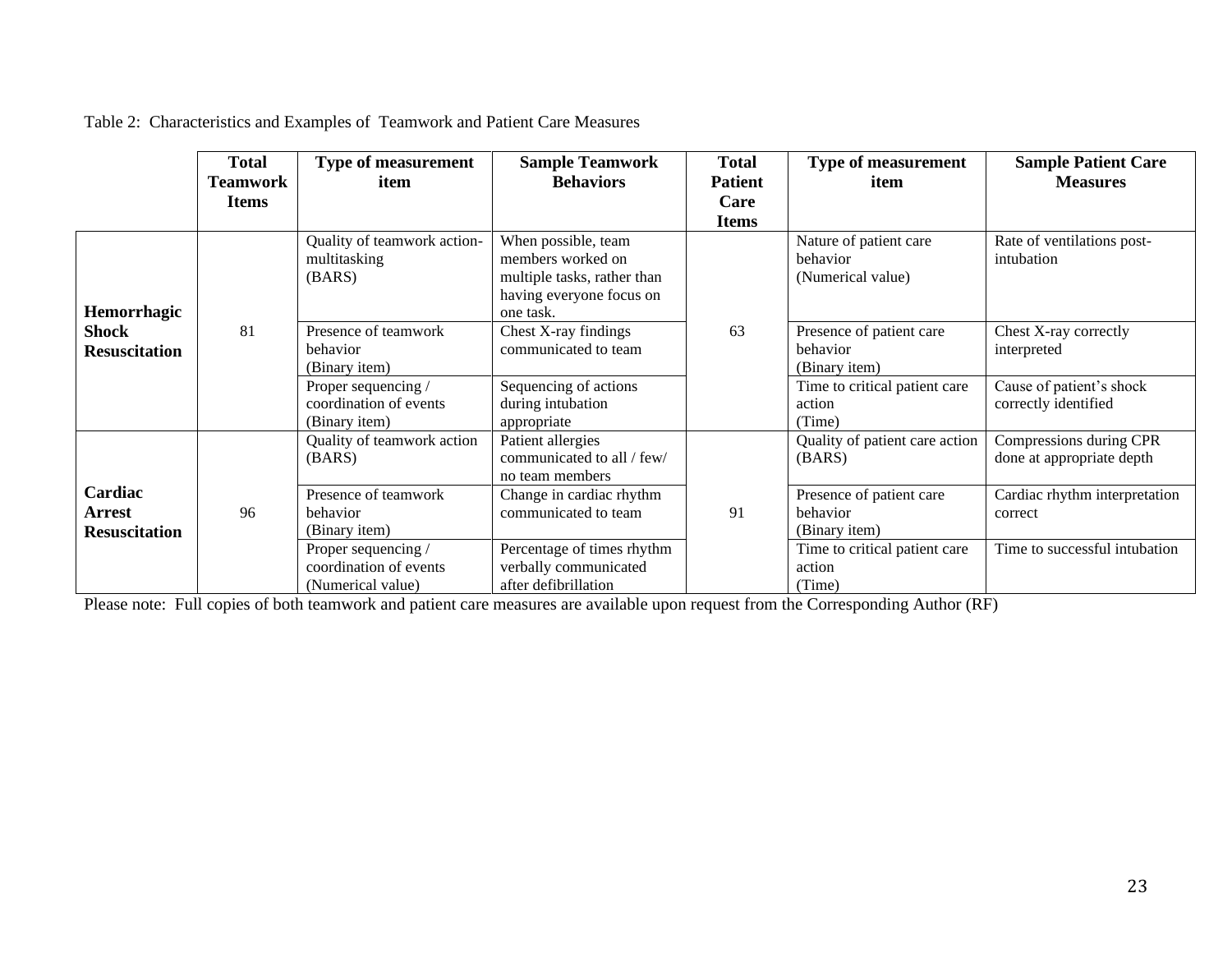Table 3: Participant Characteristics

|                                             | <b>cTPT</b> Intervention | <b>Placebo</b> | <i>p</i> value |
|---------------------------------------------|--------------------------|----------------|----------------|
| Male, $n$ $(\%)$                            | 74 (62.71%)              | 67 (59.82%)    | .66            |
| Age, mean (SD)                              | 27.71(3.16)              | 27.32 (2.94)   | .33            |
| Level of Training, $n$ $(\frac{9}{6})$      |                          |                |                |
| <b>Medical student</b>                      | 83 (70.94%)              | 82 (73.22%)    |                |
| PGY <sub>1</sub>                            | 12 (10.26%)              | 11 (9.82%)     | .58            |
| PGY <sub>2</sub>                            | 10(8.55%)                | $12(10.71\%)$  |                |
| PGY <sub>3</sub>                            | 12 (10.26%)              | 6(5.36%)       |                |
| PGY <sub>4</sub>                            | $0(0\%)$                 | 1(0.89%)       |                |
| How many resuscitations have you witnessed? |                          |                |                |
| $\bf{0}$                                    | $1(0.84\%)$              | $0(0.00\%)$    | .38            |
| $1 - 5$                                     | 37 (31.09%)              | 43 (38.39%)    |                |
| >5                                          | 81 (68.07%)              | 69 (61.61%)    |                |
| How many resuscitations have you            |                          |                |                |
| participated in?                            | $11(9.24\%)$             | 12 (10.81%)    |                |
| $\mathbf{0}$                                | 65 (54.62%)              | 52 (46.85%)    | .58            |
| $1 - 5$                                     | 43 (36.13%)              | 47 (42.34%)    |                |
| >5                                          |                          |                |                |
| How many resuscitations have you led?       |                          |                |                |
| $\mathbf{0}$                                | 90 (75.63%)              | 87 (77.68%)    | .74            |
| $1 - 5$                                     | $6(5.04\%)$              | 5(4.46%)       |                |
| >5                                          | 23 (19.33%)              | 20 (17.86%)    |                |
| Experience composite*, mean (SD)            | .03(0.79)                | $-.03(.77)$    | .56            |
| How many simulations have you been in?      |                          |                |                |
| $2 - 5$                                     | 74 (62.18%)              | 64 (56.3%)     | .33            |
| >5                                          | 45 (37.82%)              | 48 (42.9%)     |                |

PGY= Postgraduate year

\*Five experience items (age, level of training, and number of resuscitations witnessed, participated in, or

led) were standardized then averaged to create an experience composite. This is described further in the

*Materials and Methods* section.